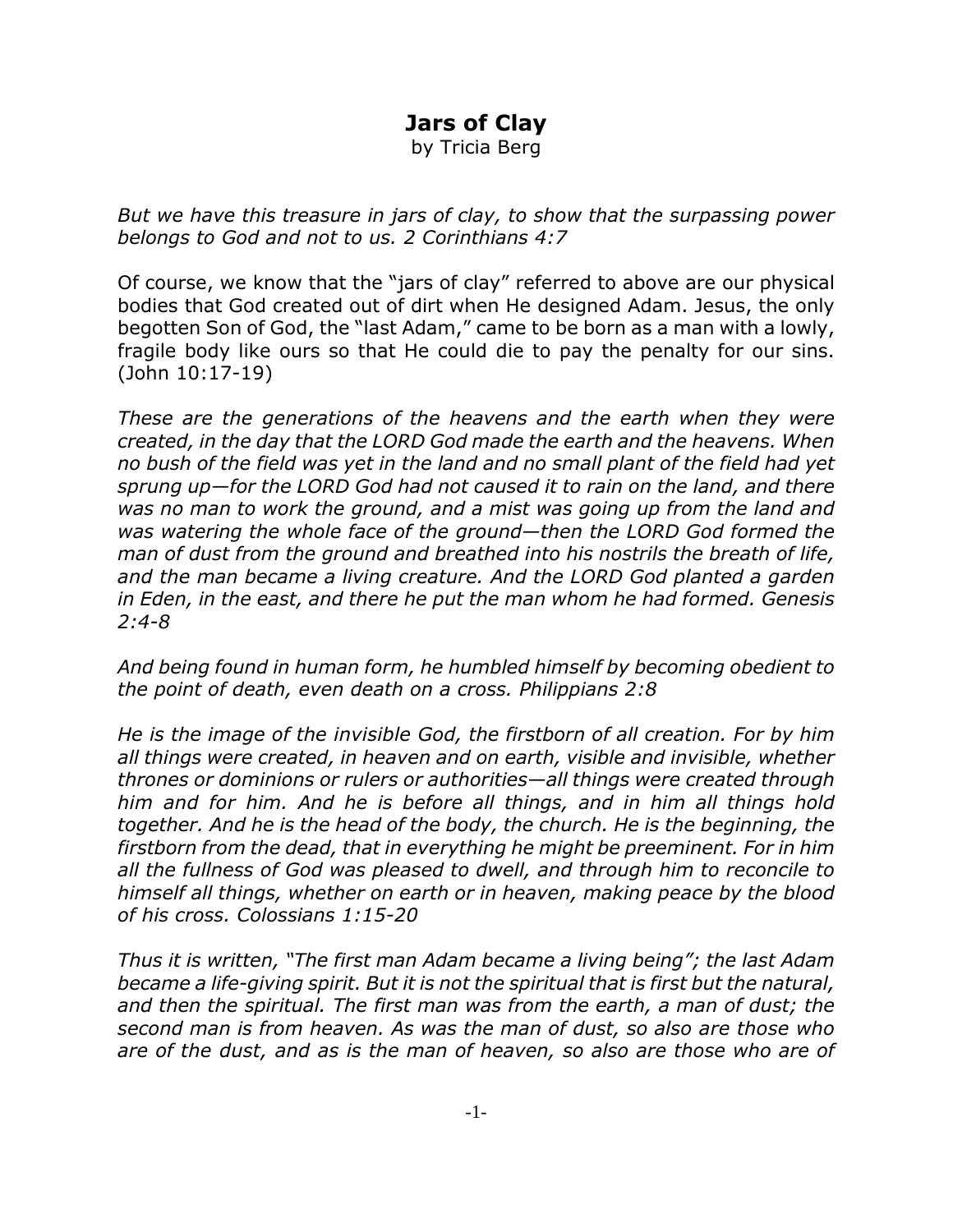*heaven. Just as we have borne the image of the man of dust, we shall also bear the image of the man of heaven. 1 Corinthians 15:45-49*

Mary of Bethany took an alabaster (a kind of white clay) jar filled with expensive ointment called nard and poured it out on Jesus' feet, wiping them with her hair. She understood that the Lamb of God was worthy to expend her most precious earthly treasure upon. She cared more about her remorse for her sins and expressing her love for Jesus, the Son of God, than what people around her thought. So should we. (John 11:2, John 1:29, Rev. 5:5-13)

*Six days before the Passover, Jesus therefore came to Bethany, where Lazarus was, whom Jesus had raised from the dead. So they gave a dinner for him there. Martha served, and Lazarus was one of those reclining with him at table. Mary therefore took a pound of expensive ointment made from pure nard, and anointed the feet of Jesus and wiped his feet with her hair. The house was filled with the fragrance of the perfume. But Judas Iscariot, one of his disciples (he who was about to betray him), said, "Why was this ointment not sold for three hundred denarii and given to the poor?" He said this, not because he cared about the poor, but because he was a thief, and having charge of the moneybag he used to help himself to what was put into it. Jesus said, "Leave her alone, so that she may keep it for the day of my burial. For the poor you always have with you, but you do not always have me." John 12:1-8*

Here is the same event as related by Luke. (Note that Matt. 26:6-13 and Mark 14:3-9 relate how two days before the Passover, an unnamed woman anointed Jesus' head at Simon the Leper's house.)

*One of the Pharisees asked him to eat with him, and he went into the Pharisee's house and reclined at the table. And behold, a woman of the city, who was a sinner, when she learned that he was reclining at table in the Pharisee's house, brought an alabaster flask of ointment, and standing behind him at his feet, weeping, she began to wet his feet with her tears and wiped them with the hair of her head and kissed his feet and anointed them with the ointment. Now when the Pharisee who had invited him saw this, he said to himself, "If this man were a prophet, he would have known who and what sort of woman this is who is touching him, for she is a sinner." And Jesus answering said to him, "Simon, I have something to say to you." And he answered, "Say it, Teacher." "A certain moneylender had two debtors. One owed five hundred denarii, and the other fifty. When they could not pay, he cancelled the debt of both. Now which of them will love him more?" Simon answered, "The one, I suppose, for whom he cancelled the larger debt." And he said to him, "You have judged rightly." Then turning toward the woman he*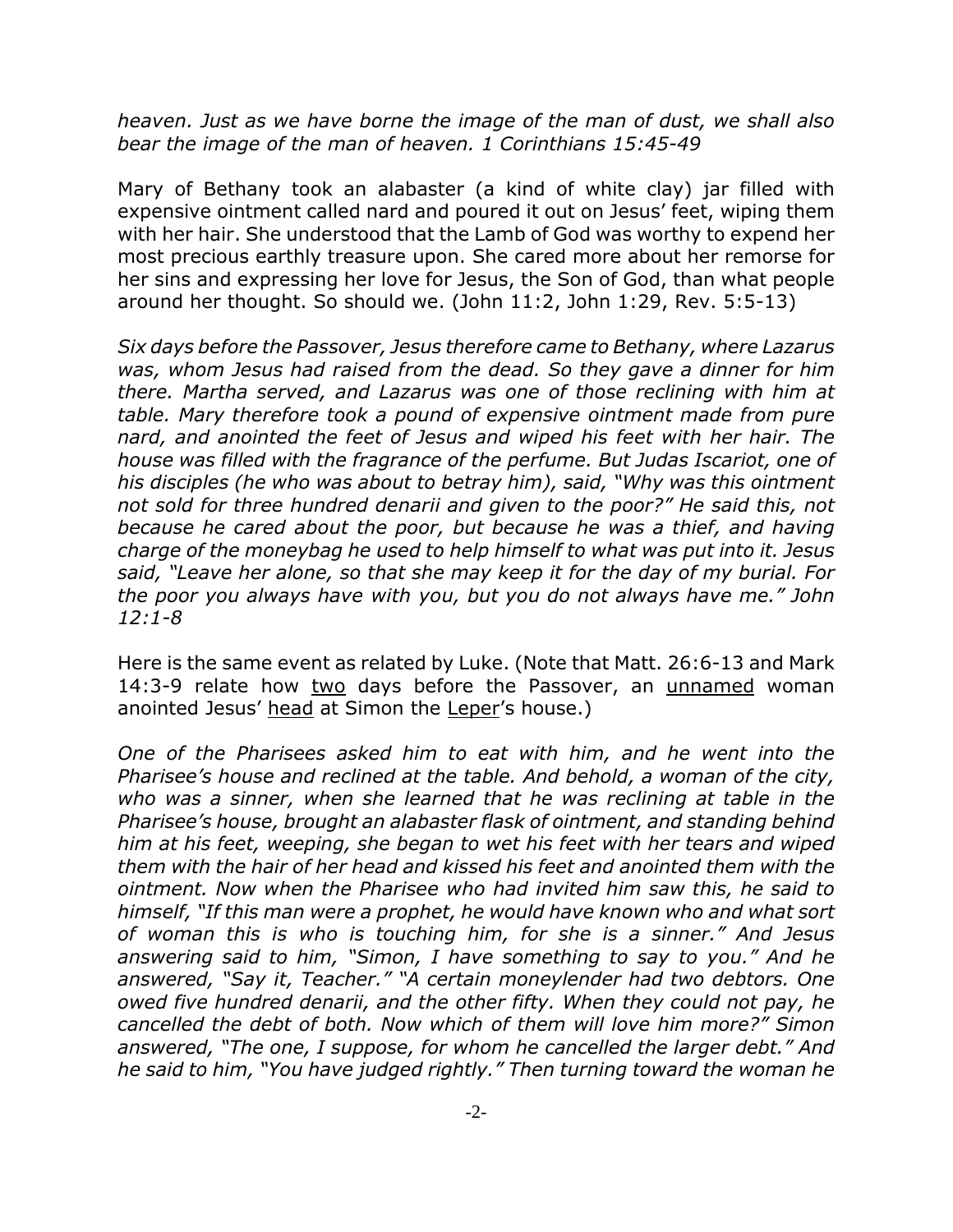*said to Simon, "Do you see this woman? I entered your house; you gave me no water for my feet, but she has wet my feet with her tears and wiped them with her hair. You gave me no kiss, but from the time I came in she has not ceased to kiss my feet. You did not anoint my head with oil, but she has anointed my feet with ointment. Therefore I tell you, her sins, which are many, are forgiven—for she loved much. But he who is forgiven little, loves little." And he said to her, "Your sins are forgiven." Then those who were at table with him began to say among themselves, "Who is this, who even forgives sins?" And he said to the woman, "Your faith has saved you; go in peace." Luke 7:36-50*

The passage at the top of this article continues:

*We are afflicted in every way, but not crushed; perplexed, but not driven to despair; persecuted, but not forsaken; struck down, but not destroyed; always carrying in the body the death of Jesus, so that the life of Jesus may also be manifested in our bodies. For we who live are always being given over to death for Jesus' sake, so that the life of Jesus also may be manifested in our mortal flesh. 2 Corinthians 4:8-11*

This reminds us that we believers are to put to death the wicked deeds of our old sinful flesh and live to Christ. It is ONLY by HIS power that we can overcome this world and its temptations to sin. (1Cor. 10:13) We can expect persecution for Jesus' sake, but we should not be suffering on account of sinful things we did after coming to the knowledge of the truth, which is salvation through Christ. (2Tim. 3:12-13, 1Tim. 2:1-6, 2Tim. 2:22-26, Titus 1:1-3, 1Cor. 15:34, Col. 2:1-8, 2Pet. 1:2-12, 2Pet. 2:20-22)

*Little children, you are from God and have overcome them, for he who is in you is greater than he who is in the world. They are from the world; therefore they speak from the world, and the world listens to them. We are from God. Whoever knows God listens to us; whoever is not from God does not listen to us. By this we know the Spirit of truth and the spirit of error. 1 John 4:4-6*

*Beloved, do not be surprised at the fiery trial when it comes upon you to test you, as though something strange were happening to you. But rejoice insofar as you share Christ's sufferings, that you may also rejoice and be glad when his glory is revealed. If you are insulted for the name of Christ, you are blessed, because the Spirit of glory and of God rests upon you. But let none of you suffer as a murderer or a thief or an evildoer or as a meddler. Yet if anyone suffers as a Christian, let him not be ashamed, but let him glorify God in that name. For it is time for judgment to begin at the household of God; and if it begins with us, what will be the outcome for those who do not obey the*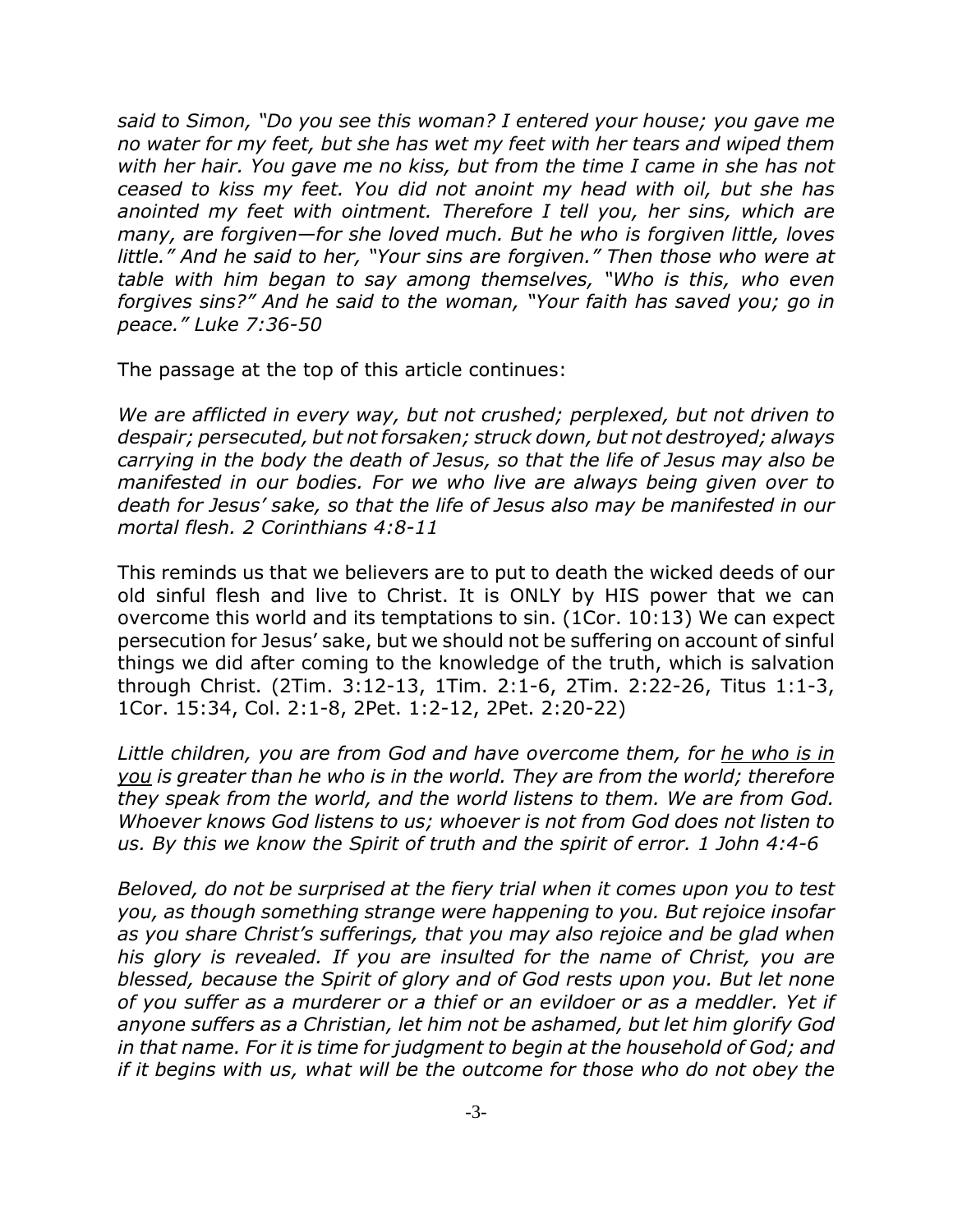*gospel of God? And "If the righteous is scarcely saved, what will become of the ungodly and the sinner?" Therefore let those who suffer according to God's will entrust their souls to a faithful Creator while doing good. 1 Peter 4:12-19*

If we are "manifesting" OUR life in our bodies according to our FLAWED will, then Jesus' life is not being manifested in and through us according to His PERFECT will. Needless to say, we ARE imperfect. So the goal is to die to self and live to Christ, as Paul says.

*What shall we say then? Are we to continue in sin that grace may abound? By no means! How can we who died to sin still live in it? Do you not know that all of us who have been baptized into Christ Jesus were baptized into his death? We were buried therefore with him by baptism into death, in order that, just as Christ was raised from the dead by the glory of the Father, we too might walk in newness of life. For if we have been united with him in a death like his, we shall certainly be united with him in a resurrection like his. We know that our old self was crucified with him in order that the body of sin might be brought to nothing, so that we would no longer be enslaved to sin. For one who has died has been set free from sin. Now if we have died with Christ, we believe that we will also live with him. We know that Christ, being raised from the dead, will never die again; death no longer has dominion over him. For the death he died he died to sin, once for all, but the life he lives he lives to God. So you also must consider yourselves dead to sin and alive to God in Christ Jesus. Let not sin therefore reign in your mortal body, to make you obey its passions. Do not present your members to sin as instruments for unrighteousness, but present yourselves to God as those who have been brought from death to life, and your members to God as instruments for righteousness. Romans 6:1-13*

*I have been crucified with Christ. It is no longer I who live, but Christ who lives in me. And the life I now live in the flesh I live by faith in the Son of God, who loved me and gave himself for me. Galatians 2:20*

*Let us walk properly as in the daytime, not in orgies and drunkenness, not in sexual immorality and sensuality, not in quarreling and jealousy. But put on the Lord Jesus Christ, and make no provision for the flesh, to gratify its desires. Romans 13:13-14*

*For you have died, and your life is hidden with Christ in God. When Christ who is your life appears, then you also will appear with him in glory. Put to death therefore what is earthly in you: sexual immorality, impurity, passion, evil desire, and covetousness, which is idolatry. On account of these the wrath of God is coming. In these you too once walked, when you were living in them.*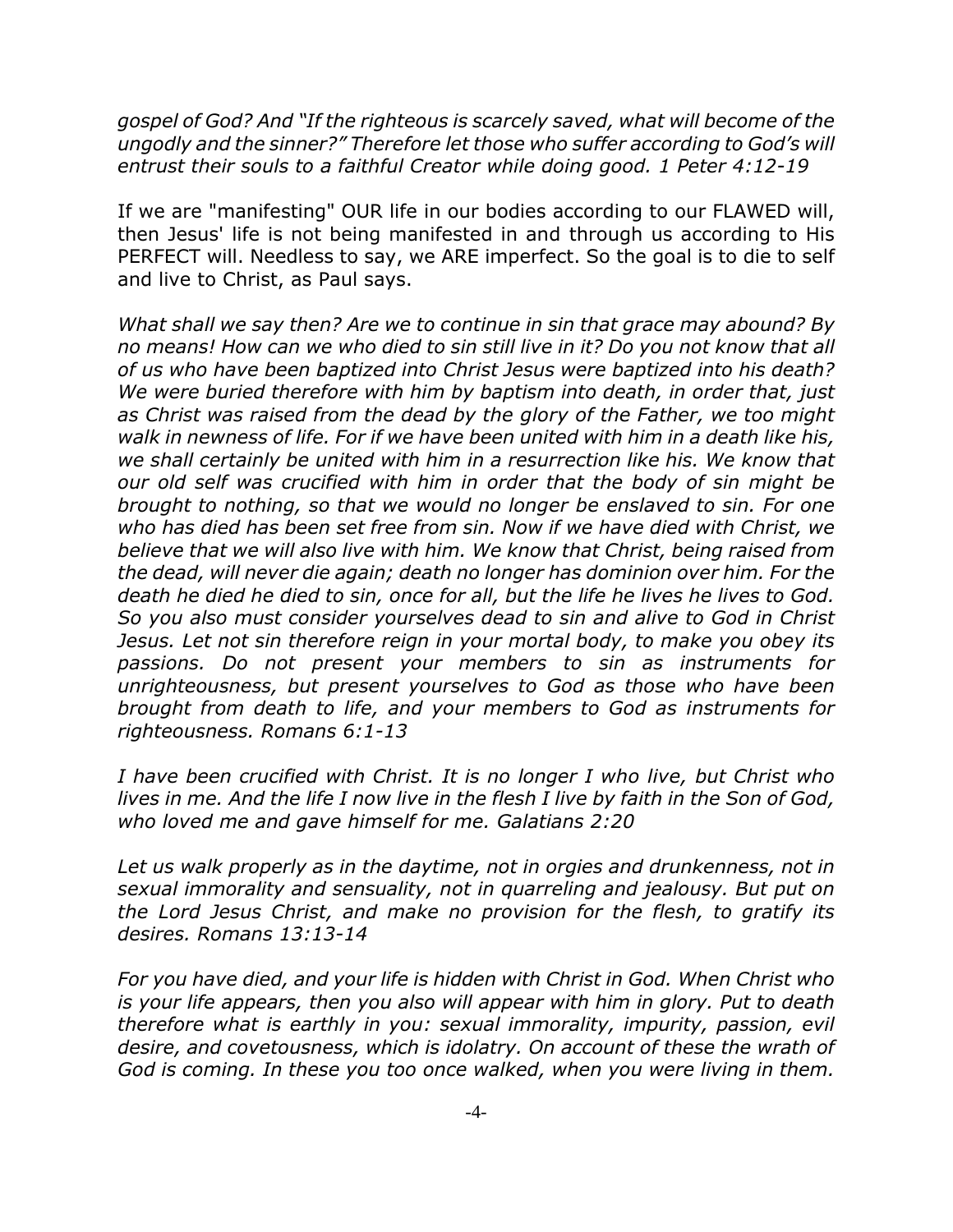*But now you must put them all away: anger, wrath, malice, slander, and obscene talk from your mouth. Do not lie to one another, seeing that you have put off the old self with its practices and have put on the new self, which is being renewed in knowledge after the image of its creator. Colossians 3:3-10*

*For if you live according to the flesh you will die, but if by the Spirit you put to death the deeds of the body, you will live. For all who are led by the Spirit of God are sons of God. Romans 8:13-14*

Before we automatically apply the above passage to ourselves as professed believers, we need to think about what it actually means to be LED by the Spirit. Does the Spirit LEAD us to sin? No, He doesn't. If we continually sin, we can blame our flesh, not God, for that. God's children should value holiness like He does.

*Finally, then, brothers, we ask and urge you in the Lord Jesus, that as you received from us how you ought to walk and to please God, just as you are doing, that you do so more and more. For you know what instructions we gave you through the Lord Jesus. For this is the will of God, your sanctification: that you abstain from sexual immorality; that each one of you know how to control his own body in holiness and honor, not in the passion of lust like the Gentiles who do not know God; that no one transgress and wrong his brother in this matter, because the Lord is an avenger in all these things, as we told you beforehand and solemnly warned you. For God has not called us for impurity, but in holiness. Therefore whoever disregards this, disregards not man but God, who gives his Holy Spirit to you. 1 Thessalonians 4:1-8*

The fruits of the Spirit are listed in Gal. 5:16-25, where we can also find a description of the kinds of behaviors that are inspired by the flesh. Those rotten fruits of the flesh will prevent our inheriting the kingdom of God—not because we earn our way there, but because they show an absence of the Spirit in us. (2Cor. 13:5, Rom. 8:9-11) It's not about slipping now and then, but making a PRACTICE of sinning, which grieves and quenches the Holy Spirit. (1Thess. 5:19, 22, Eph. 4:30) We put our own faith at risk if we refuse to listen to Him as He trains us to renounce ungodliness—when we refuse to yield to His influence over us. (Heb. 3:14-15) Our faith will be TESTED through trials and tribulations, but God does not TEMPT anyone. (Jam. 1:2-3, 1Pet. 1:6-9, Job 23:10, Psa. 66:10, Prov. 17:3, Isa. 48:10)

*Blessed is the man who remains steadfast under trial, for when he has stood the test he will receive the crown of life, which God has promised to those who love him. Let no one say when he is tempted, "I am being tempted by God," for God cannot be tempted with evil, and he himself tempts no one. But each*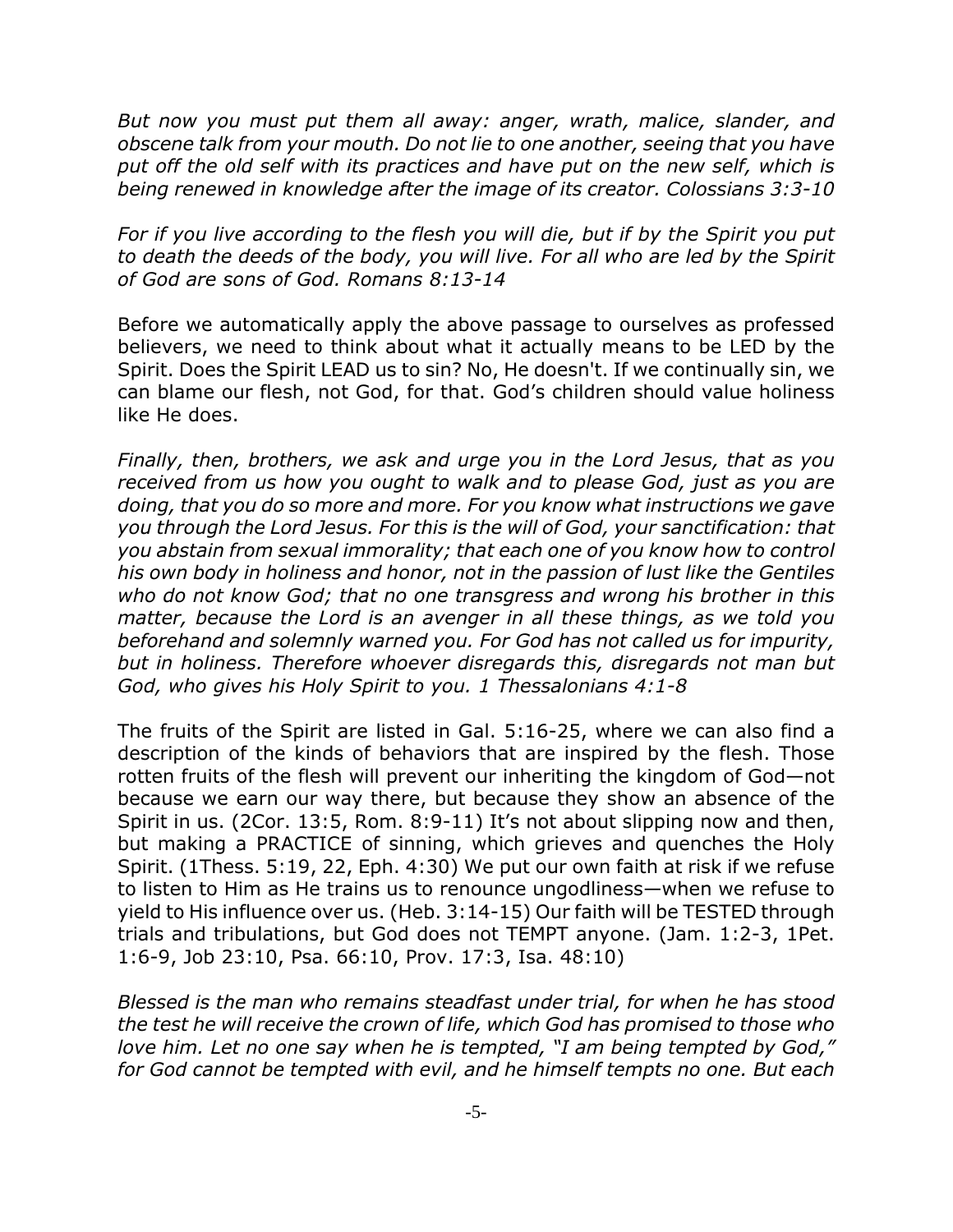*person is tempted when he is lured and enticed by his own desire. Then desire when it has conceived gives birth to sin, and sin when it is fully grown brings forth death. Do not be deceived, my beloved brothers. James 1:12-16*

*Now this I say and testify in the Lord, that you must no longer walk as the Gentiles do, in the futility of their minds. They are darkened in their understanding, alienated from the life of God because of the ignorance that is in them, due to their hardness of heart. They have become callous and have given themselves up to sensuality, greedy to practice every kind of impurity. But that is not the way you learned Christ!—assuming that you have heard about him and were taught in him, as the truth is in Jesus, to put off your old self, which belongs to your former manner of life and is corrupt through deceitful desires, and to be renewed in the spirit of your minds, and to put on the new self, created after the likeness of God in true righteousness and holiness. Ephesians 4:17-24*

*The saying is trustworthy, for: If we have died with him, we will also live with him; if we endure, we will also reign with him; if we deny him, he also will deny us; if we are faithless, he remains faithful—for he cannot deny himself. 2 Timothy 2:11-13*

I have seen people using the last line of the above passage to give assurance that it is not necessary for believers to remain faithful to Jesus. In order to interpret the passage in that way, it would be necessary to ignore the "He will also deny us" if we deny Him. (Luke 10:8-9) One would also need to ignore the "if" in "if we have died with Him..." and "if we endure..." in order to apply that promise of reigning to every person who claimed to believe, even though some proceed to live in such a way as to indulge their old sinful flesh instead of to die to self, pick up their cross and follow Jesus. (Luke 9:62)

*The Spirit himself bears witness with our spirit that we are children of God, and if children, then heirs—heirs of God and fellow heirs with Christ, provided we suffer with him in order that we may also be glorified with him. Romans 8:16-17* (Also see 2Thess. 1:4-5, Acts 5:41, Heb. 10:32-36.)

A similar conditional promise to the Church is found below:

*"And to the angel of the church in Sardis write: 'The words of him who has the seven spirits of God and the seven stars. "'I know your works. You have the reputation of being alive, but you are dead. Wake up, and strengthen what remains and is about to die, for I have not found your works complete in the sight of my God. Remember, then, what you received and heard. Keep it, and repent. If you will not wake up, I will come like a thief, and you will not know*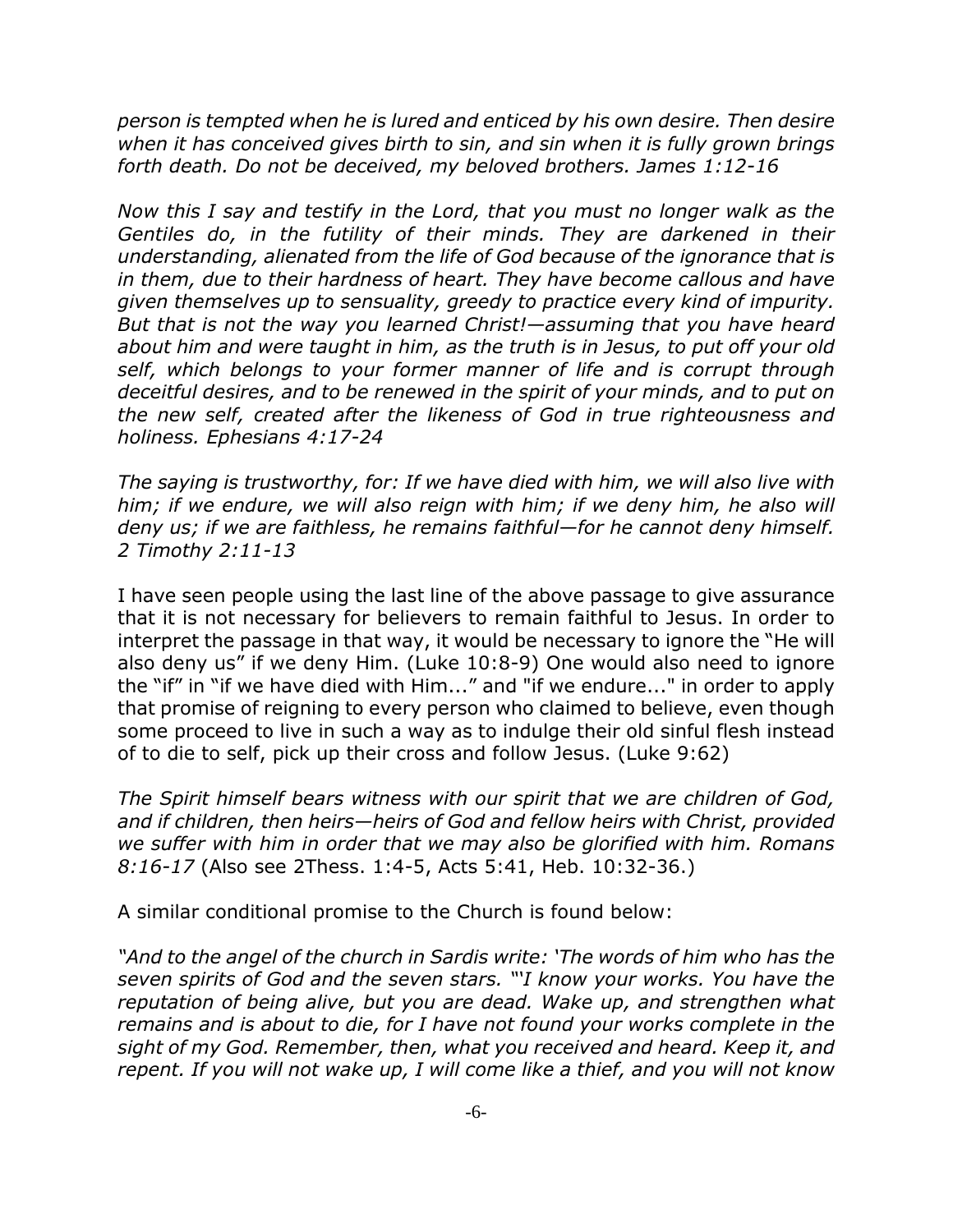*at what hour I will come against you. Yet you have still a few names in Sardis, people who have not soiled their garments, and they will walk with me in white, for they are worthy. The one who conquers will be clothed thus in white garments, and I will never blot his name out of the book of life. I will confess his name before my Father and before his angels. He who has an ear, let him hear what the Spirit says to the churches.' Revelation 3:1-6*

My understanding of the passage about Jesus remaining faithful is that even if no one were faithful to HIM, the fact remains that He completed His work—His offer of salvation has been made and will not be rescinded. We have choices—whether to believe in Jesus as our Savior or not, and also whether to obey Jesus as Lord or not. (Rom. 10:8-10) The glorious promises of inheriting the kingdom of God apply to those who LOVE God. (1Cor. 2:9, Jam. 1:12, 2:5, Heb. 6:9-12)

*So everyone who acknowledges me before men, I also will acknowledge before my Father who is in heaven, but whoever denies me before men, I also will deny before my Father who is in heaven. Matthew 10:32-33*

*Then Jesus told his disciples, "If anyone would come after me, let him deny himself and take up his cross and follow me. For whoever would save his life will lose it, but whoever loses his life for my sake will find it. For what will it profit a man if he gains the whole world and forfeits his soul? Or what shall a man give in return for his soul? For the Son of Man is going to come with his angels in the glory of his Father, and then he will repay each person according to what he has done. Matthew 16:24-27*

*Whoever loves father or mother more than me is not worthy of me, and whoever loves son or daughter more than me is not worthy of me. And whoever does not take his cross and follow me is not worthy of me. Whoever finds his life will lose it, and whoever loses his life for my sake will find it. Matthew 10:37-39*

It needs to be crystal clear in our minds and hearts that to LOVE Jesus means to OBEY Jesus. However, His commands are not burdensome for the very same reason—because we love Him. We can relate to this in our relationships with close family members—it makes us happy to do things that make them happy, right?

*By this my Father is glorified, that you bear much fruit and so prove to be my disciples. As the Father has loved me, so have I loved you. Abide in my love. If you keep my commandments, you will abide in my love, just as I have kept my Father's commandments and abide in his love. These things I have spoken*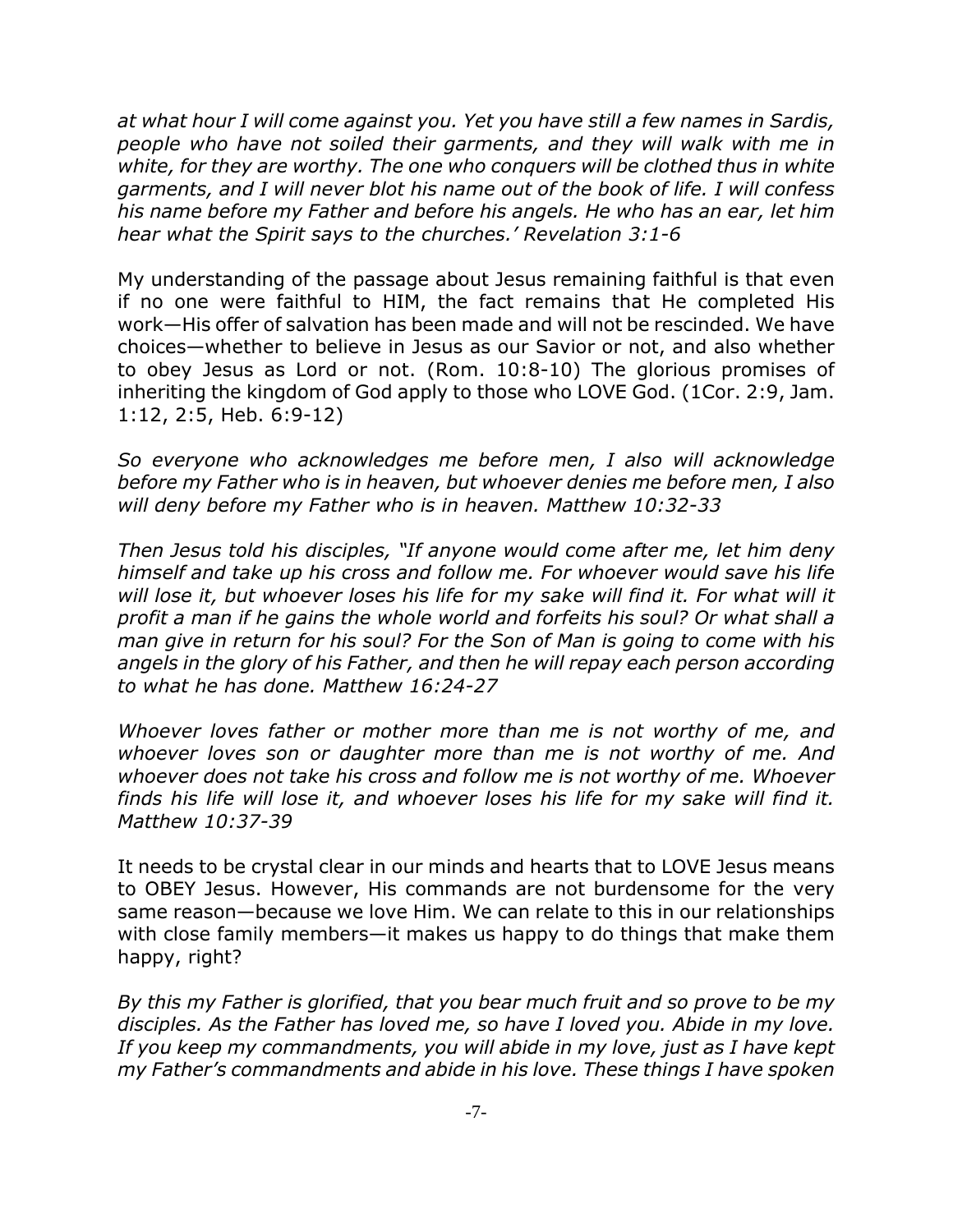*to you, that my joy may be in you, and that your joy may be full. This is my commandment, that you love one another as I have loved you. Greater love has no one than this, that someone lay down his life for his friends. You are my friends if you do what I command you. No longer do I call you servants, for the servant does not know what his master is doing; but I have called you friends, for all that I have heard from my Father I have made known to you. You did not choose me, but I chose you and appointed you that you should go and bear fruit and that your fruit should abide, so that whatever you ask the Father in my name, he may give it to you. These things I command you, so that you will love one another. John 15:8-17* (See also the Parable of the Sower, Matt. 13:18-23)

*By this we know that we love the children of God, when we love God and obey his commandments. For this is the love of God, that we keep his commandments. And his commandments are not burdensome. 1 John 5:2-3*

Obeying the commands and keeping the words of Jesus does NOT mean reverting to the Law of Moses. However, when we do as Jesus instructed us to do, the heart of the law will be kept automatically. Keep in mind that it is a given that those who are indwelt by the Holy Spirit do not wish that others would sin with them or approve of their sin. So that is not what is meant by "doing to others as you would like them to do to you."

*"So whatever you wish that others would do to you, do also to them, for this is the Law and the Prophets." Matthew 7:12*

*And he said to him, "You shall love the Lord your God with all your heart and with all your soul and with all your mind. This is the great and first commandment. And a second is like it: You shall love your neighbor as yourself. On these two commandments depend all the Law and the Prophets." Matthew 22:37-40*

Paul reiterates this, and James clarifies which "laws" we are under:

*Owe no one anything, except to love each other, for the one who loves another has fulfilled the law. For the commandments, "You shall not commit adultery, You shall not murder, You shall not steal, You shall not covet," and any other commandment, are summed up in this word: "You shall love your neighbor as yourself." Love does no wrong to a neighbor; therefore love is the fulfilling of the law. Romans 13:8-10*

*If you really fulfill the royal law according to the Scripture, "You shall love your neighbor as yourself," you are doing well. James 2:8*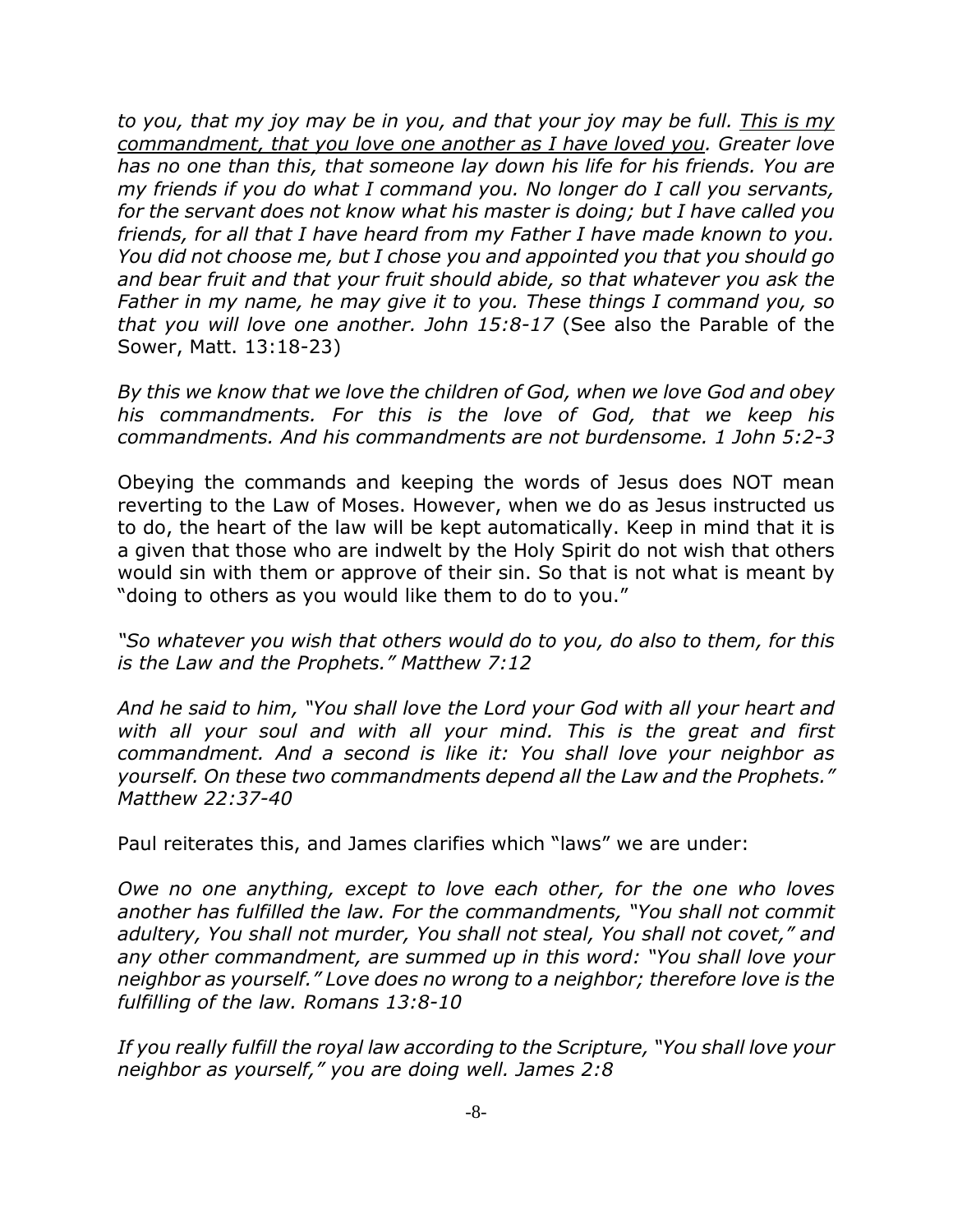*Therefore put away all filthiness and rampant wickedness and receive with meekness the implanted word, which is able to save your souls. But be doers of the word, and not hearers only, deceiving yourselves. For if anyone is a hearer of the word and not a doer, he is like a man who looks intently at his natural face in a mirror. For he looks at himself and goes away and at once forgets what he was like. But the one who looks into the perfect law, the law of liberty, and perseveres, being no hearer who forgets but a doer who acts, he will be blessed in his doing. James 1:21-25*

We ARE free in Christ, but we will be JUDGED by Him as to how we chose to exercise our freedom. (Rom. 2:16, 1Cor. 8:10-12, Gal. 5:13, 1Pet. 2:15-16, Jam. 2:8-26, Rom. 6:12-13) Don't listen to anyone who celebrates sin and perverts grace. There are many ear-tickling teachers getting rich by offering "freedom," but what they are really doing is causing people to become enslaved once again to sin.

*For, speaking loud boasts of folly, they entice by sensual passions of the flesh those who are barely escaping from those who live in error. They promise them freedom, but they themselves are slaves of corruption. For whatever overcomes a person, to that he is enslaved. For if, after they have escaped the defilements of the world through the knowledge of our Lord and Savior Jesus Christ, they are again entangled in them and overcome, the last state has become worse for them than the first. For it would have been better for them never to have known the way of righteousness than after knowing it to turn back from the holy commandment delivered to them. What the true proverb says has happened to them: "The dog returns to its own vomit, and the sow, after washing herself, returns to wallow in the mire." 2 Peter 2:18-22*

*Beloved, although I was very eager to write to you about our common salvation, I found it necessary to write appealing to you to contend for the faith that was once for all delivered to the saints. For certain people have crept in unnoticed who long ago were designated for this condemnation, ungodly people, who pervert the grace of our God into sensuality and deny our only Master and Lord, Jesus Christ. Jude 1:3-4*

In Christ, we have freedom from the enslavement to sin that once held us in its grip ("in chains" if you will). We need to understand that this is not only from the penalty FOR our former sins (2Pet. 1:9), but even from the desire to indulge our former passions. How is that? Through the power of the Holy Spirit IN us, and by the driving force of our love FOR Jesus (which is a gift along with faith) that we want to please Him MORE than old ourselves. (Phil. 2:12- 16) We are new creations whose greatest desire is to honor our Savior with every thought, word and action, to advance His kingdom and store treasure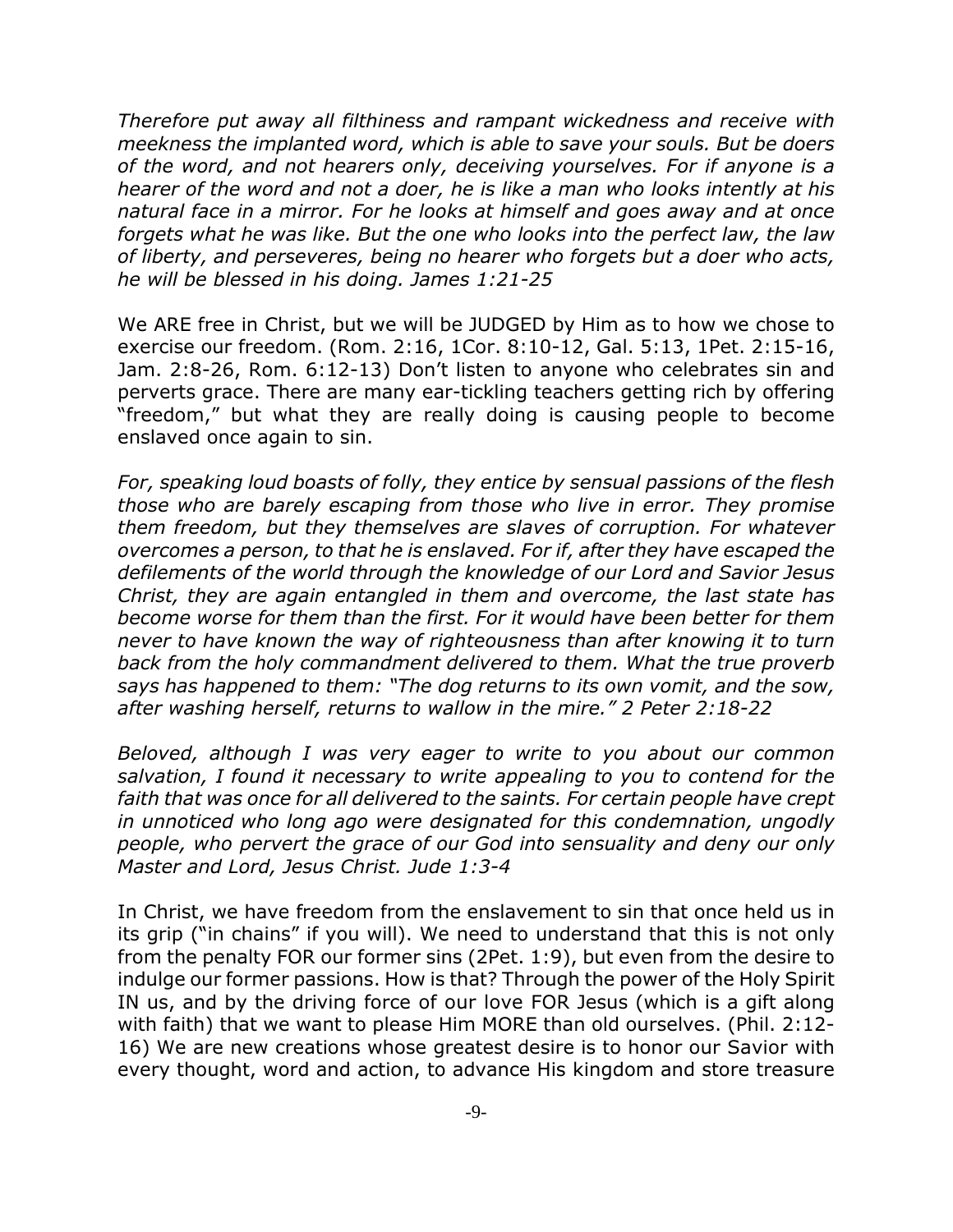in heaven where our HEART (Jesus) is. (2Cor. 5:17, Matt. 6:21, 2Cor. 7:1) To know Him is to LOVE Him—read your Bible to learn what He's like, all He has done and even what He's going to do in the future.

*So Jesus said to the Jews who had believed him, "If you abide in my word, you are truly my disciples, and you will know the truth, and the truth will set you free." They answered him, "We are offspring of Abraham and have never been enslaved to anyone. How is it that you say, 'You will become free'?" Jesus answered them, "Truly, truly, I say to you, everyone who practices sin is a slave to sin. The slave does not remain in the house forever; the son remains forever. So if the Son sets you free, you will be free indeed. John 8:31-36*

Just like when we accepted the gift of salvation (Eph. 2:8-10), we each have a choice to make using our God-given free will. We either LOVE Jesus and seek His will (and therefore His glory) in all we do, or we love the world and our old selves. (Matt. 13:18-23) The world tells us many things that do not line up with the Bible, such as "pride is good" or that family is "everything," but the Bible actually teaches that God HATES pride, and IF our family tries to keep us from following Jesus, then we must choose Jesus over them. (This does not excuse us from providing for our relatives who are dependent upon us. 1Tim. 5:8)

*Whatever you do, work heartily, as for the Lord and not for men, knowing that from the Lord you will receive the inheritance as your reward. You are serving the Lord Christ. For the wrongdoer will be paid back for the wrong he has done, and there is no partiality. Colossians 3:23-25*

*For the love of Christ controls us, because we have concluded this: that one has died for all, therefore all have died; and he died for all, that those who live might no longer live for themselves but for him who for their sake died and was raised. 2 Corinthians 5:14-15*

*Yet a little while and the world will see me no more, but you will see me. Because I live, you also will live. In that day you will know that I am in my Father, and you in me, and I in you. Whoever has my commandments and keeps them, he it is who loves me. And he who loves me will be loved by my Father, and I will love him and manifest myself to him." Judas (not Iscariot) said to him, "Lord, how is it that you will manifest yourself to us, and not to the world?" Jesus answered him, "If anyone loves me, he will keep my word, and my Father will love him, and we will come to him and make our home with him. Whoever does not love me does not keep my words. And the word that you hear is not mine but the Father's who sent me. John 14:19-24*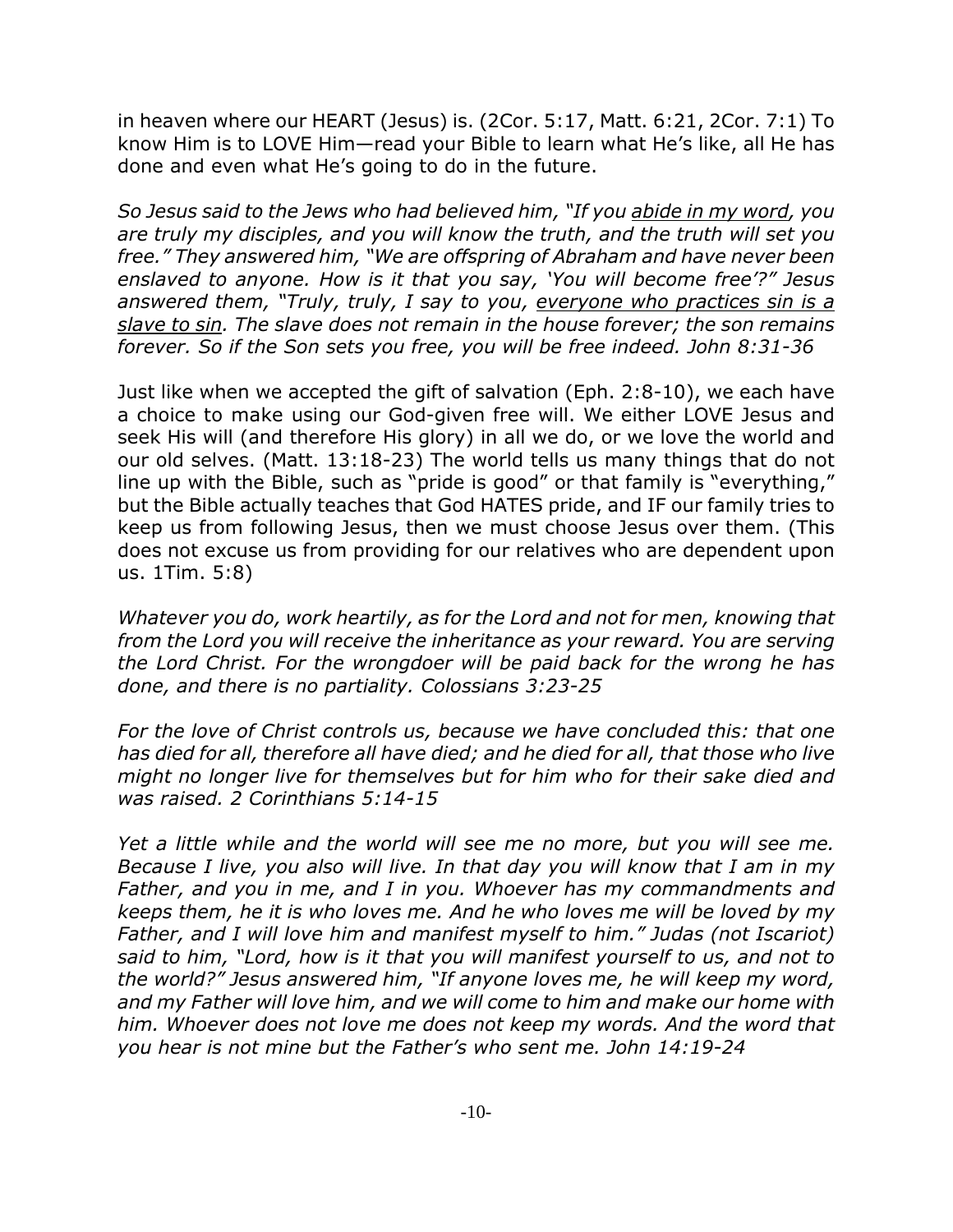*Do not love the world or the things in the world. If anyone loves the world, the love of the Father is not in him. For all that is in the world—the desires of the flesh and the desires of the eyes and pride of life—is not from the Father but is from the world. And the world is passing away along with its desires, but whoever does the will of God abides forever. 1 John 2:15-17*

The very same Jesus who said He would not cast out any who were drawn to Him by the Father, and that no one could take someone from His hand (John 6:37-40, John 10:28-30), also said this:

*"I am the true vine, and my Father is the vinedresser. Every branch in me that does not bear fruit he takes away, and every branch that does bear fruit he prunes, that it may bear more fruit. Already you are clean because of the word that I have spoken to you. Abide in me, and I in you. As the branch cannot bear fruit by itself, unless it abides in the vine, neither can you, unless you abide in me. I am the vine; you are the branches. Whoever abides in me and I in him, he it is that bears much fruit, for apart from me you can do nothing. If anyone does not abide in me he is thrown away like a branch and withers; and the branches are gathered, thrown into the fire, and burned." John 15:1-6*

This is not a contradiction, but a clarification. Jesus will not LOSE or REJECT anyone who believes in Him, BUT His Father will not bear with those who claim to believe and yet behave like the rest of the unsaved world instead of like His children. (John 1:12-13) The unsaved world is deceived and can't see what (and WHO) is truly valuable and worthwhile. We can't go by their "best judgment" if we want to stay on the NARROW path.

*"Enter by the narrow gate. For the gate is wide and the way is easy that leads to destruction, and those who enter by it are many. For the gate is narrow and the way is hard that leads to life, and those who find it are few. "Beware of false prophets, who come to you in sheep's clothing but inwardly are ravenous wolves. You will recognize them by their fruits. Are grapes gathered from thornbushes, or figs from thistles? So, every healthy tree bears good fruit, but the diseased tree bears bad fruit. A healthy tree cannot bear bad fruit, nor can a diseased tree bear good fruit. Every tree that does not bear good fruit is cut down and thrown into the fire. Thus you will recognize them by their fruits. "Not everyone who says to me, 'Lord, Lord,' will enter the kingdom of heaven, but the one who does the will of my Father who is in heaven. On that day many will say to me, 'Lord, Lord, did we not prophesy in your name, and cast out demons in your name, and do many mighty works in your name?' And then will I declare to them, 'I never knew you; depart from me, you workers of lawlessness.' "Everyone then who hears these words of mine and does them will be like a wise man who built his house on the rock. And the rain fell, and*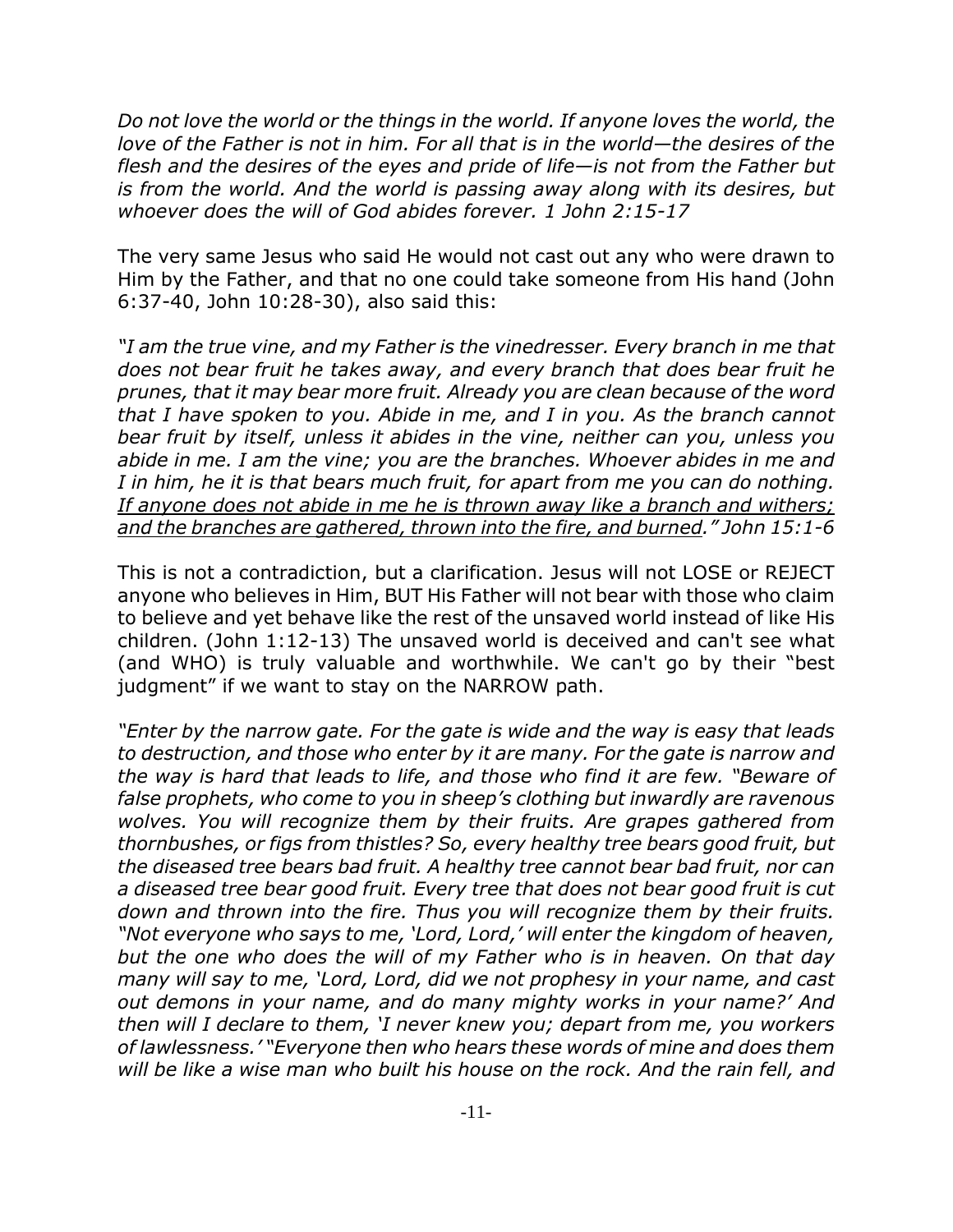*the floods came, and the winds blew and beat on that house, but it did not fall, because it had been founded on the rock. And everyone who hears these words of mine and does not do them will be like a foolish man who built his house on the sand. And the rain fell, and the floods came, and the winds blew and beat against that house, and it fell, and great was the fall of it." And when Jesus finished these sayings, the crowds were astonished at his teaching, for he was teaching them as one who had authority, and not as their scribes. Matthew 7:13-29*

*The coming of the lawless one is by the activity of Satan with all power and false signs and wonders, and with all wicked deception for those who are perishing, because they refused to love the truth and so be saved. Therefore God sends them a strong delusion, so that they may believe what is false, in order that all may be condemned who did not believe the truth but had pleasure in unrighteousness. 2 Thessalonians 2:9-12*

*For the wrath of God is revealed from heaven against all ungodliness and unrighteousness of men, who by their unrighteousness suppress the truth. For what can be known about God is plain to them, because God has shown it to them. For his invisible attributes, namely, his eternal power and divine nature, have been clearly perceived, ever since the creation of the world, in the things that have been made. So they are without excuse. For although they knew God, they did not honor him as God or give thanks to him, but they became futile in their thinking, and their foolish hearts were darkened. Claiming to be wise, they became fools, and exchanged the glory of the immortal God for images resembling mortal man and birds and animals and creeping things. Therefore God gave them up in the lusts of their hearts to impurity, to the dishonoring of their bodies among themselves, because they exchanged the truth about God for a lie and worshiped and served the creature rather than the Creator, who is blessed forever! Amen. For this reason God gave them up to dishonorable passions. For their women exchanged natural relations for those that are contrary to nature; and the men likewise gave up natural relations with women and were consumed with passion for one another, men committing shameless acts with men and receiving in themselves the due penalty for their error. And since they did not see fit to acknowledge God, God gave them up to a debased mind to do what ought not to be done. They were filled with all manner of unrighteousness, evil, covetousness, malice. They are full of envy, murder, strife, deceit, maliciousness. They are gossips, slanderers, haters of God, insolent, haughty, boastful, inventors of evil, disobedient to parents, foolish, faithless, heartless, ruthless. Though they know God's righteous decree that those who practice such things deserve to die, they not only do them but give approval to those who practice them. Romans 1:18-32*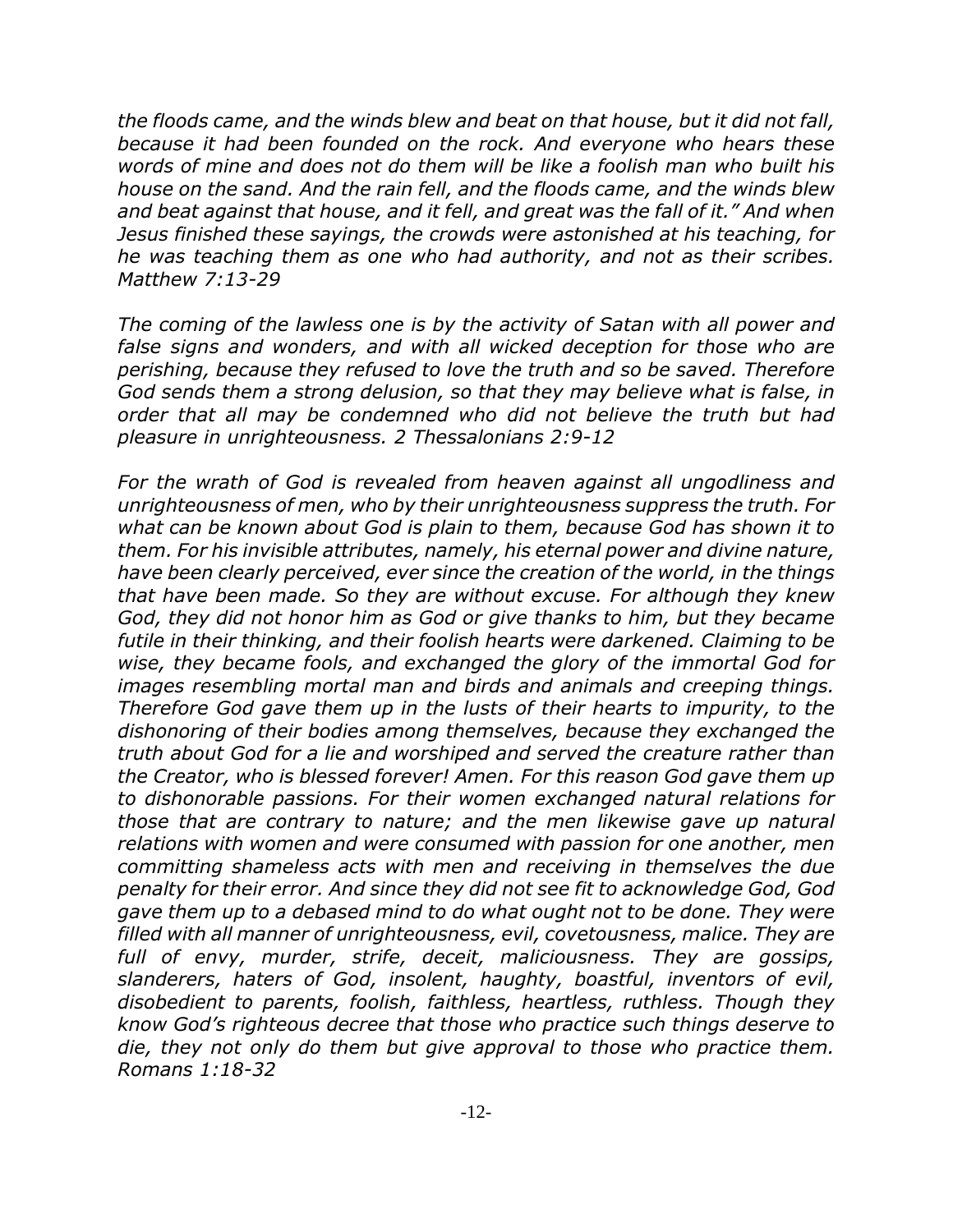*Ah, you who hide deep from the LORD your counsel, whose deeds are in the dark, and who say, "Who sees us? Who knows us?" You turn things upside down! Shall the potter be regarded as the clay, that the thing made should say of its maker, "He did not make me"; or the thing formed say of him who formed it, "He has no understanding"? Isaiah 29:15-16*

The Father is not giving hypocrites to His Son as part of "the joy set before Him" (Heb. 12:1-11), but a body of true believers who LOVE (and therefore OBEY) His Son. How is that "preeminent" if those of His own household do not obey the Head? (John 3:36, Matt. 15:7-9, Matt. 24:48-51) Or do we think that we can disobey now while He's away and He won't know?

*And he put all things under his feet and gave him as head over all things to the church, which is his body, the fullness of him who fills all in all. Ephesians 1:22-23*

*And he is the head of the body, the church. He is the beginning, the firstborn from the dead, that in everything he might be preeminent. Colossians 1:18*

*"I have manifested your name to the people whom you gave me out of the world. Yours they were, and you gave them to me, and they have kept your word." John 17:6*

*And again Jesus spoke to them in parables, saying, "The kingdom of heaven may be compared to a king who gave a wedding feast for his son, and sent his servants to call those who were invited to the wedding feast, but they would not come. Again he sent other servants, saying, 'Tell those who are invited, "See, I have prepared my dinner, my oxen and my fat calves have been slaughtered, and everything is ready. Come to the wedding feast."' But they paid no attention and went off, one to his farm, another to his business, while the rest seized his servants, treated them shamefully, and killed them. The king was angry, and he sent his troops and destroyed those murderers and burned their city. Then he said to his servants, 'The wedding feast is ready, but those invited were not worthy. Go therefore to the main roads and invite to the wedding feast as many as you find.' And those servants went out into the roads and gathered all whom they found, both bad and good. So the wedding hall was filled with guests. "But when the king came in to look at the guests, he saw there a man who had no wedding garment. And he said to him, 'Friend, how did you get in here without a wedding garment?' And he was speechless. Then the king said to the attendants, 'Bind him hand and foot and cast him into the outer darkness. In that place there will be weeping and gnashing of teeth.' For many are called, but few are chosen." Matthew 22:1-14*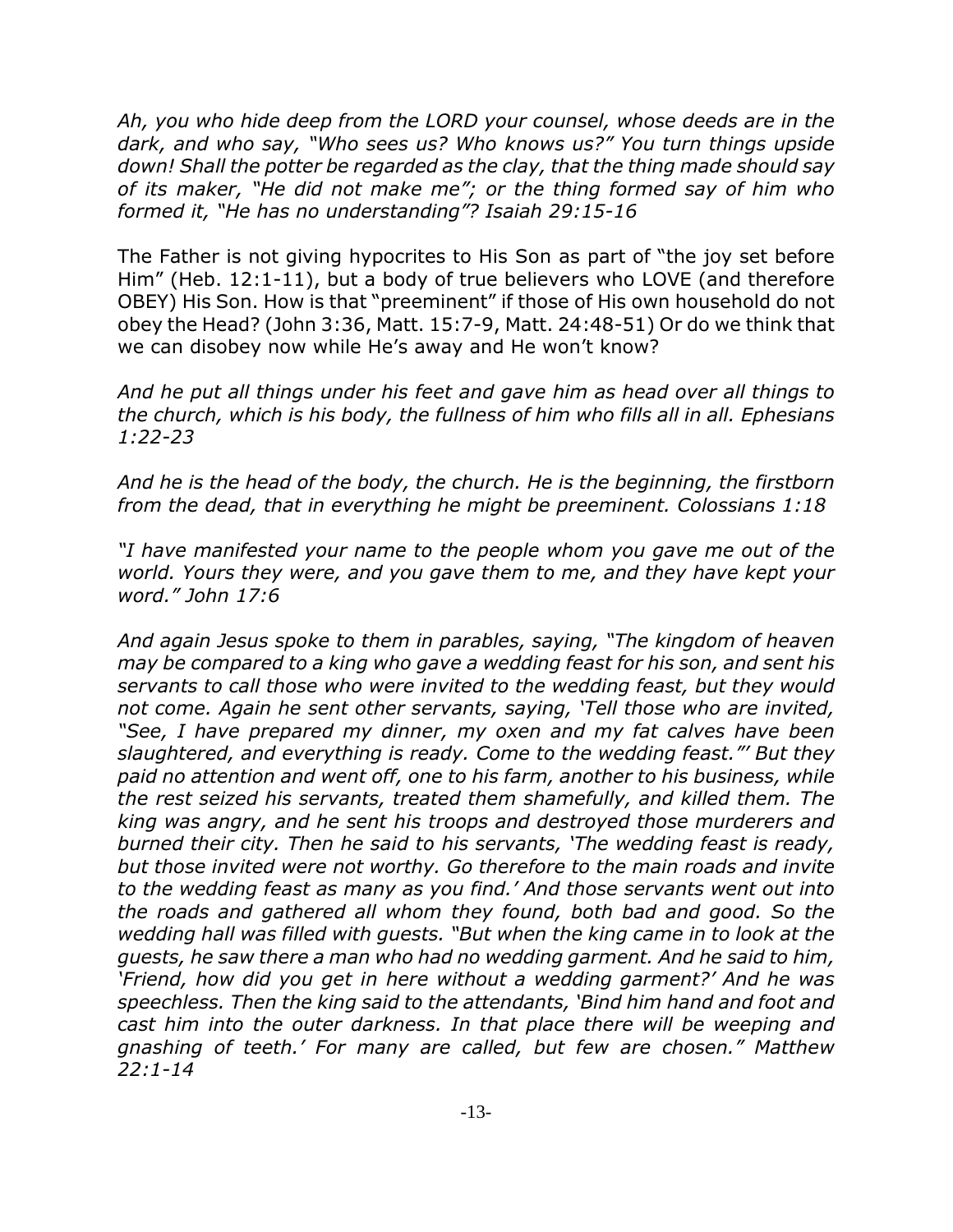*Peter said, "Lord, are you telling this parable for us or for all?" And the Lord said, "Who then is the faithful and wise manager, whom his master will set over his household, to give them their portion of food at the proper time? Blessed is that servant whom his master will find so doing when he comes. Truly, I say to you, he will set him over all his possessions. But if that servant says to himself, 'My master is delayed in coming,' and begins to beat the male and female servants, and to eat and drink and get drunk, the master of that servant will come on a day when he does not expect him and at an hour he does not know, and will cut him in pieces and put him with the unfaithful. And that servant who knew his master's will but did not get ready or act according to his will, will receive a severe beating. But the one who did not know, and did what deserved a beating, will receive a light beating. Everyone to whom much was given, of him much will be required, and from him to whom they entrusted much, they will demand the more. Luke 12:41-48*

*"I know your works, your love and faith and service and patient endurance, and that your latter works exceed the first. But I have this against you, that you tolerate that woman Jezebel, who calls herself a prophetess and is teaching and seducing my servants to practice sexual immorality and to eat food sacrificed to idols. I gave her time to repent, but she refuses to repent of her sexual immorality. Behold, I will throw her onto a sickbed, and those who commit adultery with her I will throw into great tribulation, unless they repent of her works, and I will strike her children dead. And all the churches will know that I am he who searches mind and heart, and I will give to each of you according to your works. But to the rest of you in Thyatira, who do not hold this teaching, who have not learned what some call the deep things of Satan, to you I say, I do not lay on you any other burden. Only hold fast what you have until I come." Revelation 2:19-25*

*"Those whom I love, I reprove and discipline, so be zealous and repent." Revelation 3:19*

People who never knew the truth will be better off on judgment day than those who truly believed and yet unexplainably still chose to embrace the ways of the world rather than those of Jesus. This isn't something we do without even realizing it. Judas saw a great many of Jesus' miracles and knew how loving and wise He was, yet he sought riches by betraying Him. Judas knew what he was doing was wrong, but he loved money more than His Master. In a way, it really is UNBELIEF, because how could anyone TRULY believe Jesus is the Son of God and yet do such a thing? (Matt. 6:24, Luke 12:32-34)

*The Son of Man goes as it is written of him, but woe to that man by whom the Son of Man is betrayed! It would have been better for that man if he had not*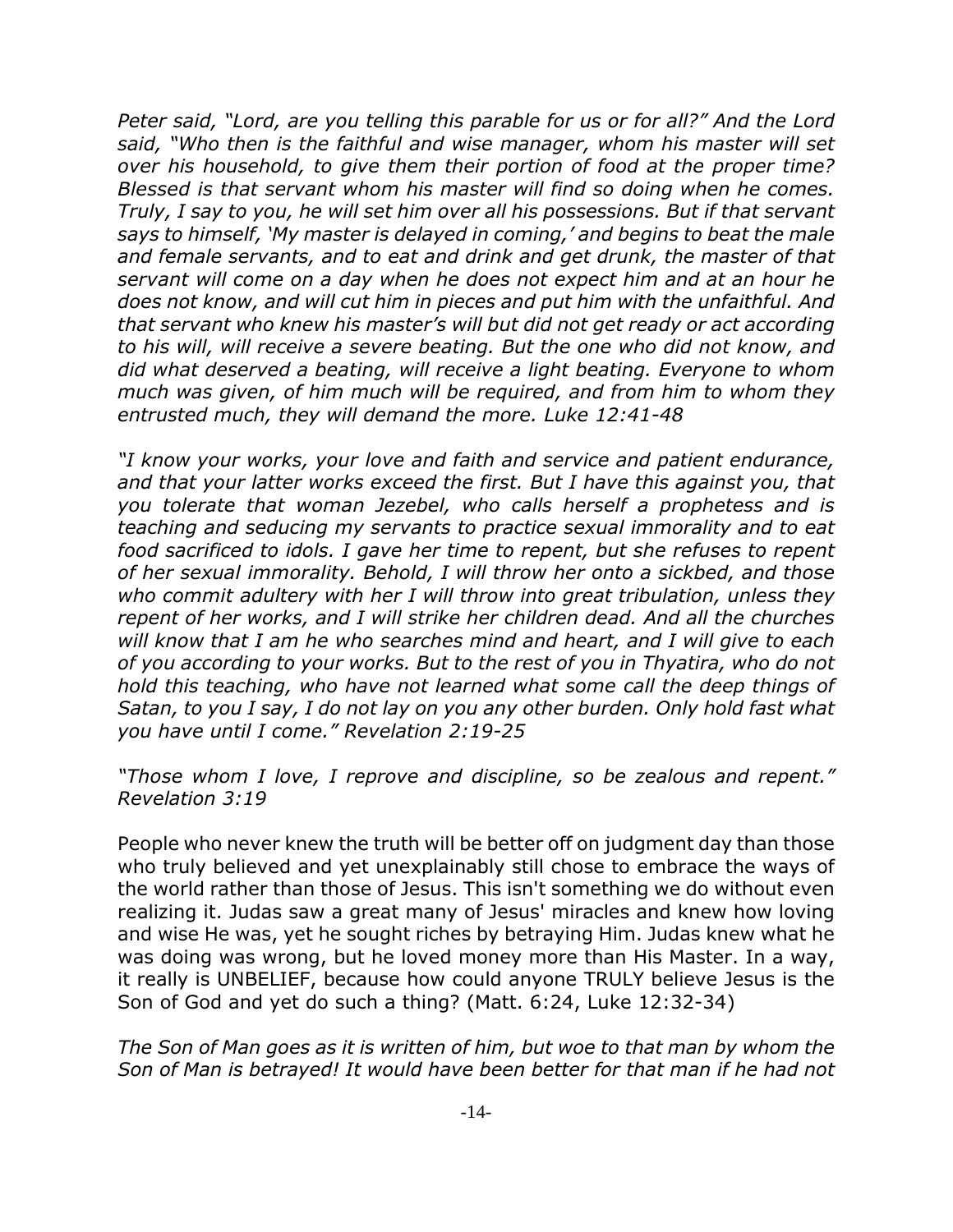*been born." Judas, who would betray him, answered, "Is it I, Rabbi?" He said to him, "You have said so." Matthew 26:24-25*

*For it is impossible, in the case of those who have once been enlightened, who have tasted the heavenly gift, and have shared in the Holy Spirit, and have tasted the goodness of the word of God and the powers of the age to come, and then have fallen away, to restore them again to repentance, since they are crucifying once again the Son of God to their own harm and holding him up to contempt. For land that has drunk the rain that often falls on it, and produces a crop useful to those for whose sake it is cultivated, receives a blessing from God. But if it bears thorns and thistles, it is worthless and near to being cursed, and its end is to be burned. Hebrews 6:4-8*

*For if we go on sinning deliberately after receiving the knowledge of the truth, there no longer remains a sacrifice for sins, but a fearful expectation of judgment, and a fury of fire that will consume the adversaries. Anyone who has set aside the law of Moses dies without mercy on the evidence of two or three witnesses. How much worse punishment, do you think, will be deserved by the one who has trampled underfoot the Son of God, and has profaned the blood of the covenant by which he was sanctified, and has outraged the Spirit of grace? For we know him who said, "Vengeance is mine; I will repay." And again, "The Lord will judge his people." It is a fearful thing to fall into the hands of the living God. Hebrews 10:26-31*

*Strive for peace with everyone, and for the holiness without which no one will see the Lord. See to it that no one fails to obtain the grace of God; that no "root of bitterness" springs up and causes trouble, and by it many become defiled; that no one is sexually immoral or unholy like Esau, who sold his birthright for a single meal. For you know that afterward, when he desired to inherit the blessing, he was rejected, for he found no chance to repent, though he sought it with tears. Hebrews 12:14-17*

Esau is given as an example of what NOT to do in the passage above. What happened to him? He was hungry and so he foolishly put his immediate desire to eat ahead of his future inheritance of FAR greater value and duration. His twin brother, Jacob, was the one whom God renamed "Israel" instead of him. Jacob received the blessing of the FIRSTBORN, just as we believers have come to the "church [assembly/ gathering of called out ones] of the Firstborn." We are FOOLS if we give up our inheritance in exchange for worthless, temporary "treasures" and "pleasures."

*"Do not lay up for yourselves treasures on earth, where moth and rust destroy and where thieves break in and steal, but lay up for yourselves treasures in*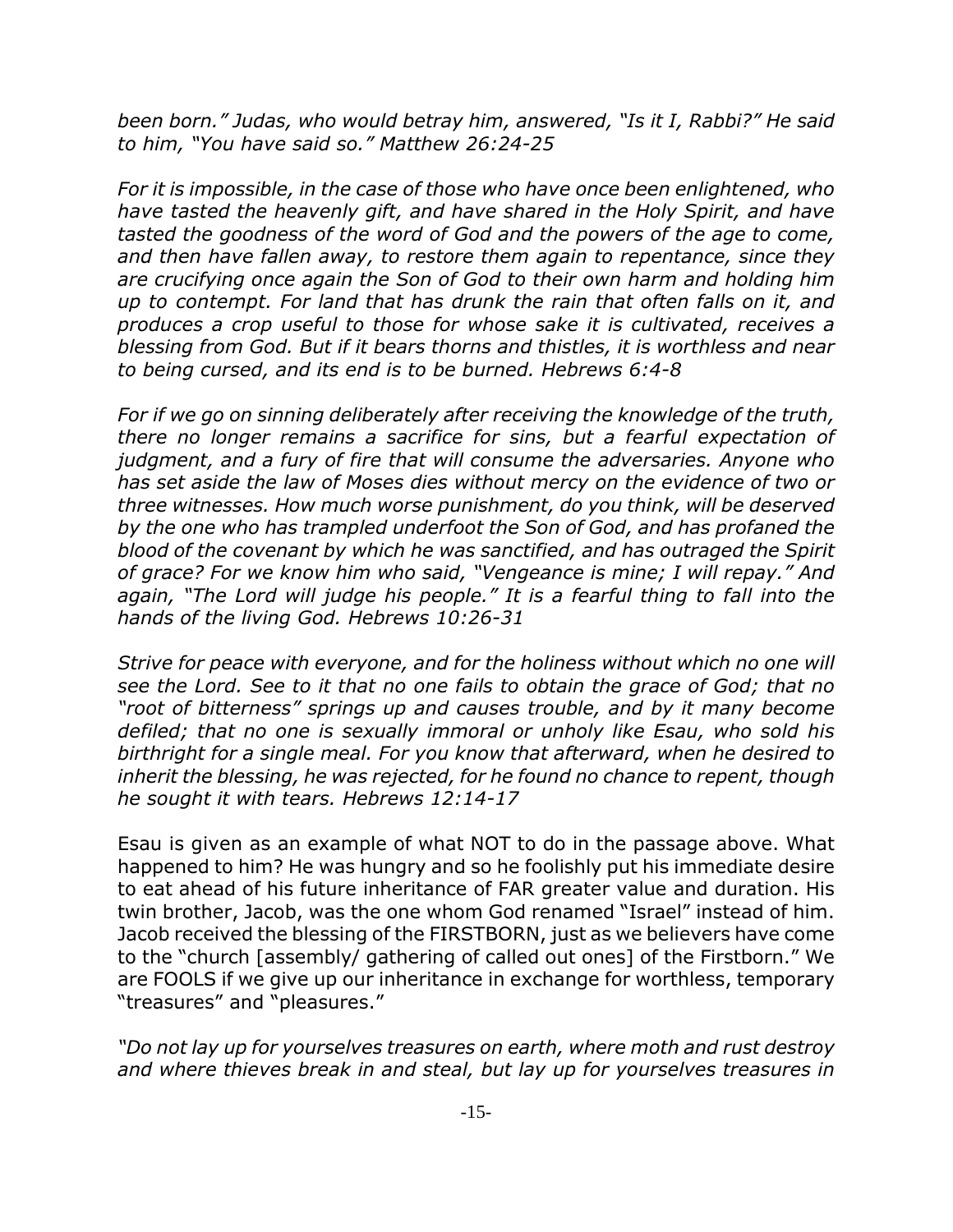*heaven, where neither moth nor rust destroys and where thieves do not break in and steal. For where your treasure is, there your heart will be also. "The eye is the lamp of the body. So, if your eye is healthy, your whole body will be full of light, but if your eye is bad, your whole body will be full of darkness. If then the light in you is darkness, how great is the darkness! "No one can serve two masters, for either he will hate the one and love the other, or he will be devoted to the one and despise the other. You cannot serve God and money." Matthew 6:19-24*

*But seek first the kingdom of God and his righteousness, and all these things will be added to you. "Therefore do not be anxious about tomorrow, for tomorrow will be anxious for itself. Sufficient for the day is its own trouble. Matthew 6:33-34*

*But you have come to Mount Zion and to the city of the living God, the heavenly Jerusalem, and to innumerable angels in festal gathering, and to the assembly of the firstborn who are enrolled in heaven, and to God, the judge of all, and to the spirits of the righteous made perfect, and to Jesus, the mediator of a new covenant, and to the sprinkled blood that speaks a better word than the blood of Abel. See that you do not refuse him who is speaking. For if they did not escape when they refused him who warned them on earth, much less will we escape if we reject him who warns from heaven. At that time his voice shook the earth, but now he has promised, "Yet once more I will shake not only the earth but also the heavens." This phrase, "Yet once more," indicates the removal of things that are shaken—that is, things that have been made—in order that the things that cannot be shaken may remain. Therefore let us be grateful for receiving a kingdom that cannot be shaken, and thus let us offer to God acceptable worship, with reverence and awe, for our God is a consuming fire. Hebrews 12:22-29*

*"Blessed are those who are persecuted for righteousness' sake, for theirs is the kingdom of heaven. "Blessed are you when others revile you and persecute you and utter all kinds of evil against you falsely on my account. Rejoice and be glad, for your reward is great in heaven, for so they persecuted the prophets who were before you. "You are the salt of the earth, but if salt has lost its taste, how shall its saltiness be restored? It is no longer good for anything except to be thrown out and trampled under people's feet. "You are the light of the world. A city set on a hill cannot be hidden. Nor do people light a lamp and put it under a basket, but on a stand, and it gives light to all in the house. In the same way, let your light shine before others, so that they may see your good works and give glory to your Father who is in heaven." Matthew 5:10-16*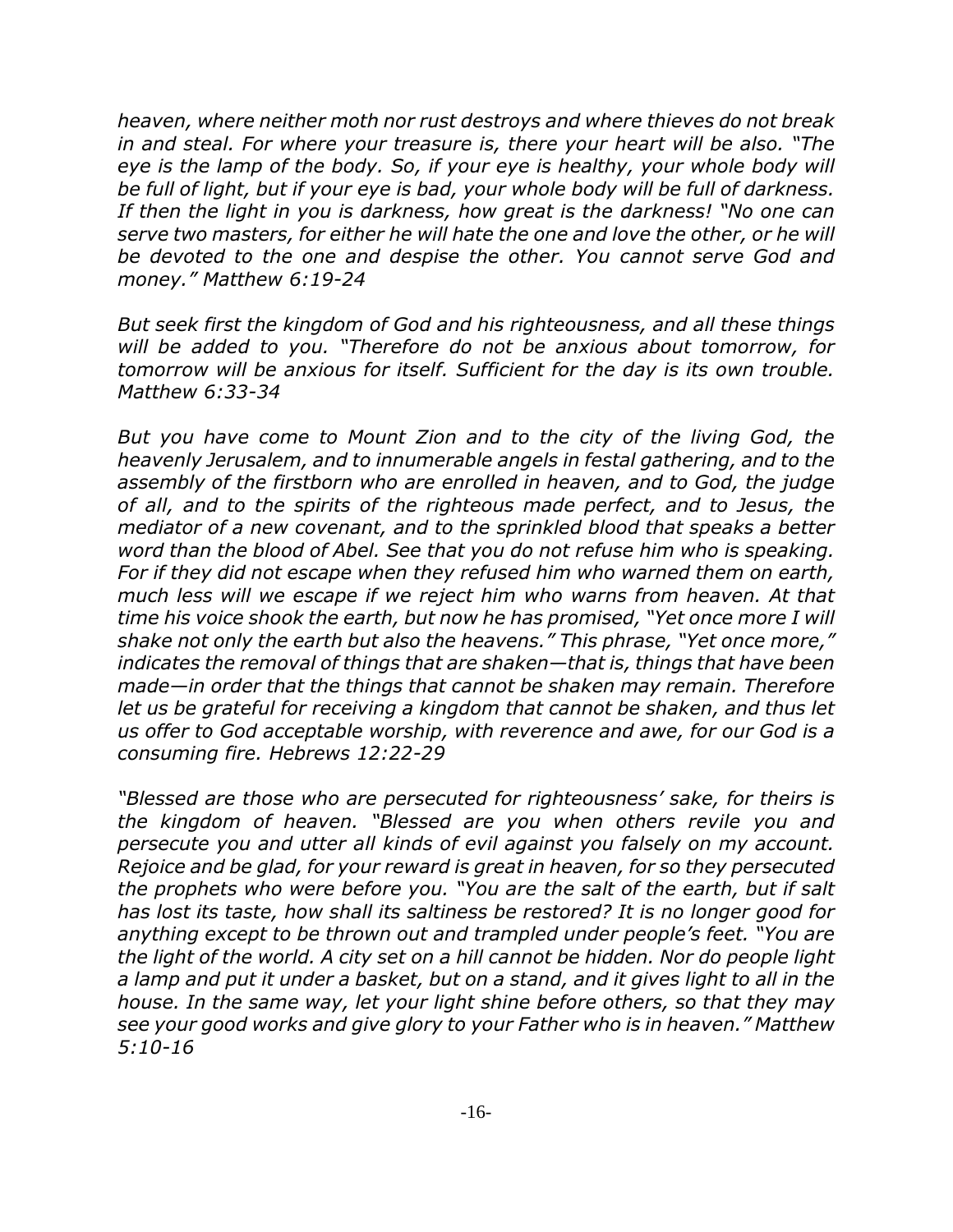Many people who consider themselves "members" of a protestant denomination may never have heard of this, but Jesus is going to literally reign on earth for one thousand years (and after that, His kingdom will never end). This fact is denied by the same people who deny there is any danger of taking a literal "mark of the beast" in order to be able to buy and sell at some future date. Those who listen to people who reject parts of the Bible based on the traditional teachings of their denomination are not being wise. (We won't go into how Jesus said we were to be ONE and Paul admonished us not to follow MEN, since the unity that is being advanced these days is the kind that compromises on the truth, thereby leading astray.) Blindly following ANYONE except Jesus is not a good way to be prepared for what's coming. We have also been warned against following "another Jesus" instead of the Jesus OF THE BIBLE.

*"I do not ask for these only, but also for those who will believe in me through their word, that they may all be one, just as you, Father, are in me, and I in you, that they also may be in us, so that the world may believe that you have sent me. The glory that you have given me I have given to them, that they may be one even as we are one, I in them and you in me, that they may become perfectly one, so that the world may know that you sent me and loved them even as you loved me. Father, I desire that they also, whom you have given me, may be with me where I am, to see my glory that you have given me because you loved me before the foundation of the world." John 17:20-24*

*For as in one body we have many members, and the members do not all have the same function, so we, though many, are one body in Christ, and individually members one of another. Romans 12:4-5*

*So then you are no longer strangers and aliens, but you are fellow citizens with the saints and members of the household of God, built on the foundation of the apostles and prophets, Christ Jesus himself being the cornerstone, in whom the whole structure, being joined together, grows into a holy temple in the Lord. In him you also are being built together into a dwelling place for God by the Spirit. Ephesians 2:19-22*

*I appeal to you, brothers, by the name of our Lord Jesus Christ, that all of you agree, and that there be no divisions among you, but that you be united in the same mind and the same judgment. For it has been reported to me by Chloe's people that there is quarreling among you, my brothers. What I mean is that each one of you says, "I follow Paul," or "I follow Apollos," or "I follow Cephas," or "I follow Christ." Is Christ divided? Was Paul crucified for you? Or were you baptized in the name of Paul? 1 Corinthians 1:10-13*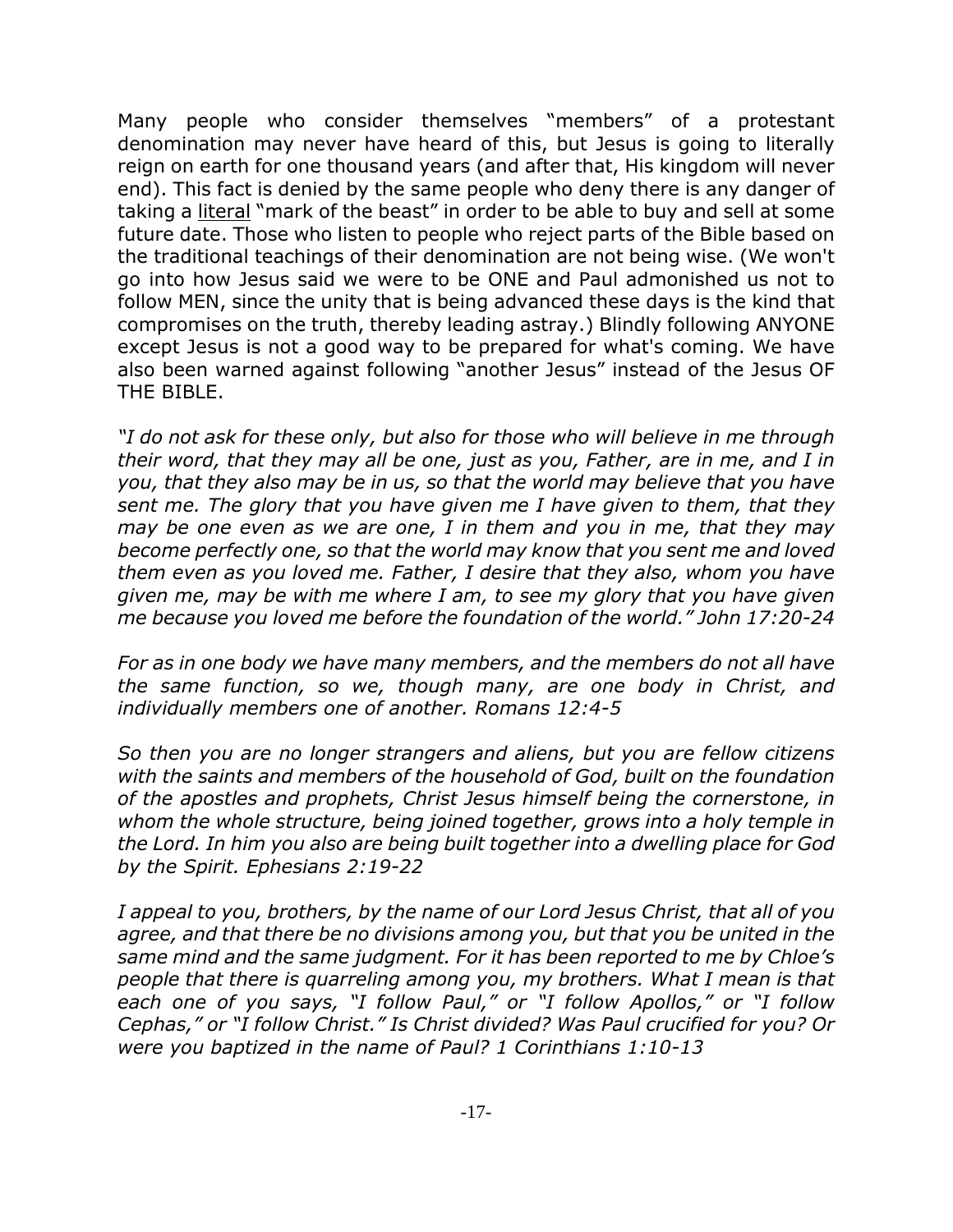*I wish you would bear with me in a little foolishness. Do bear with me! For I feel a divine jealousy for you, since I betrothed you to one husband, to present you as a pure virgin to Christ. But I am afraid that as the serpent deceived Eve by his cunning, your thoughts will be led astray from a sincere and pure devotion to Christ. For if someone comes and proclaims another Jesus than the one we proclaimed, or if you receive a different spirit from the one you received, or if you accept a different gospel from the one you accepted, you put up with it readily enough. 2 Corinthians 11:1-4*

*I am astonished that you are so quickly deserting him who called you in the grace of Christ and are turning to a different gospel—not that there is another one, but there are some who trouble you and want to distort the gospel of Christ. But even if we or an angel from heaven should preach to you a gospel contrary to the one we preached to you, let him be accursed. As we have said before, so now I say again: If anyone is preaching to you a gospel contrary to the one you received, let him be accursed. Galatians 1:6-9*

As for the millennial reign (which is outrightly rejected by most Methodists, Lutherans, Presbyterians, and many others, some of whom openly mock those who believe in what the Bible plainly teaches), Scripture shows that the 1,000 years referred to in Rev. 20 is the ultimate fulfillment of the  $7<sup>th</sup>$  day "Sabbath" rest (so the other "six days" last 6,000 years). Those who enter into the kingdom of God enter into His rest. Jesus IS our Sabbath rest—we don't work to save ourselves—Jesus was the ONLY one who could complete the required work, and He finished it. (John 19:30, Matt. 27:50-51) He will rule His Father's kingdom until the last enemy of death is conquered, then hand the kingdom back to His Father (in a similar way that Joseph, as a "type" of Jesus saving Israel from the famine, ruled over all Egypt with only Pharaoh over him - Gen. 41:40-44, Heb. 3:5-6, Hag. 2, Zech. 4). Scripture bears witness to Scripture.

*Thus the heavens and the earth were finished, and all the host of them. And on the seventh day God finished his work that he had done, and he rested on the seventh day from all his work that he had done. So God blessed the seventh day and made it holy, because on it God rested from all his work that he had done in creation. Genesis 2:1-3*

*Therefore, while the promise of entering his rest still stands, let us fear lest any of you should seem to have failed to reach it. For good news came to us just as to them, but the message they heard did not benefit them, because they were not united by faith with those who listened. For we who have believed enter that rest, as he has said, "As I swore in my wrath, 'They shall not enter my rest,'" although his works were finished from the foundation of the world. For he has somewhere spoken of the seventh day in this way: "And*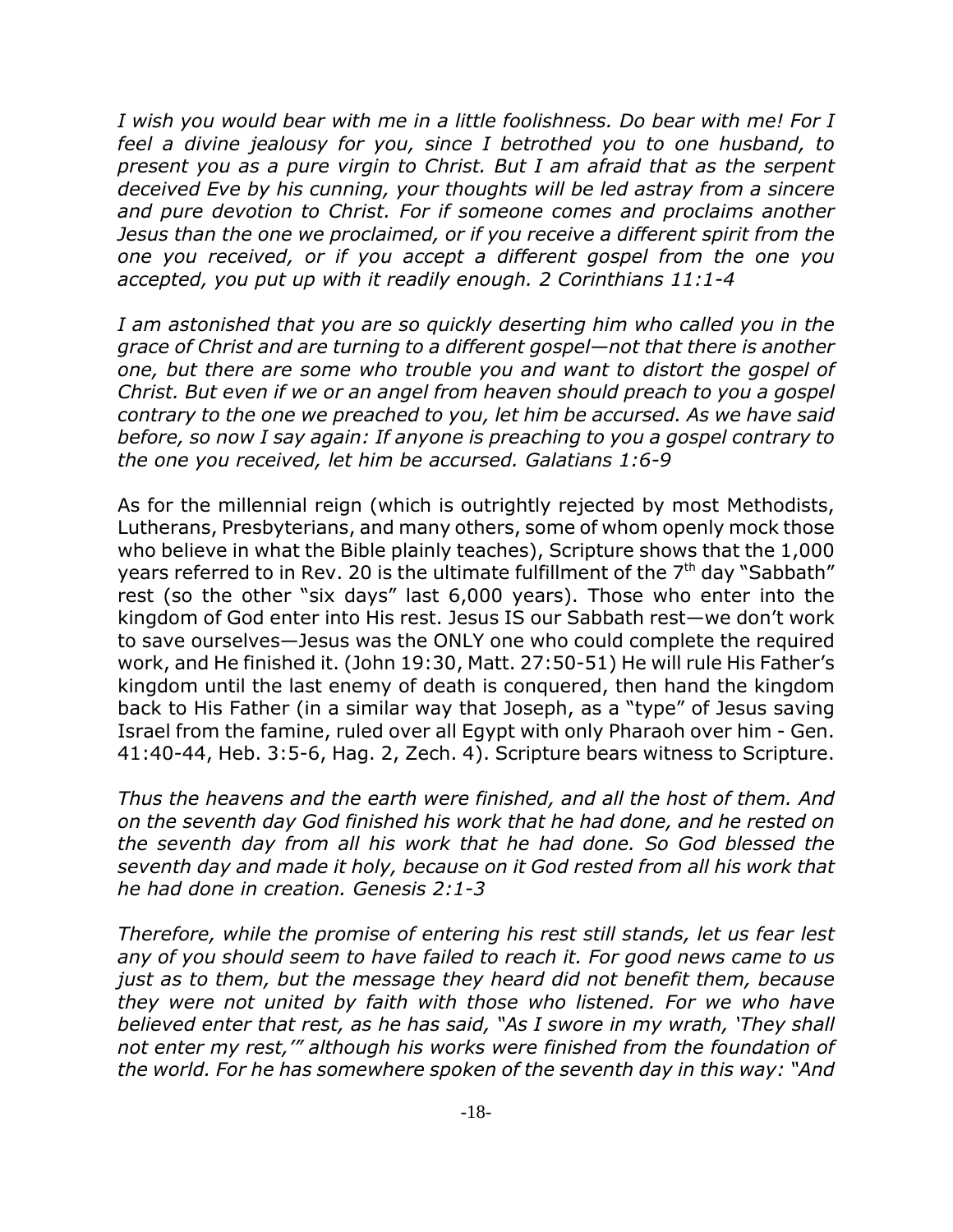*God rested on the seventh day from all his works." And again in this passage he said, "They shall not enter my rest." Since therefore it remains for some to enter it, and those who formerly received the good news failed to enter because of disobedience, again he appoints a certain day, "Today," saying through David so long afterward, in the words already quoted, "Today, if you hear his voice, do not harden your hearts." For if Joshua had given them rest, God would not have spoken of another day later on. So then, there remains a Sabbath rest for the people of God, for whoever has entered God's rest has also rested from his works as God did from his. Let us therefore strive to enter that rest, so that no one may fall by the same sort of disobedience. For the word of God is living and active, sharper than any two-edged sword, piercing to the division of soul and of spirit, of joints and of marrow, and discerning the thoughts and intentions of the heart. And no creature is hidden from his sight, but all are naked and exposed to the eyes of him to whom we must give account. Hebrews 4:1-13*

*Lord, you have been our dwelling place in all generations. Before the mountains were brought forth, or ever you had formed the earth and the world, from everlasting to everlasting you are God. You return man to dust and say, "Return, O children of man!" For a thousand years in your sight are but as yesterday when it is past, or as a watch in the night. You sweep them away as with a flood; they are like a dream, like grass that is renewed in the morning: in the morning it flourishes and is renewed; in the evening it fades and withers. For we are brought to an end by your anger; by your wrath we are dismayed. You have set our iniquities before you, our secret sins in the light of your presence. For all our days pass away under your wrath; we bring our years to an end like a sigh. The years of our life are seventy, or even by reason of strength eighty; yet their span is but toil and trouble; they are soon gone, and we fly away. Who considers the power of your anger, and your wrath according to the fear of you? So teach us to number our days that we may get a heart of wisdom. Psalm 90:1-12*

Psalm 90 was written by Moses, who was inspired by the Holy Spirit to include the time period of 1,000 years in a passage which also refers to "flying away", "numbering our days" and a "heart of wisdom." Peter, through the Holy Spirit, specifically related the time frame of the "1,000-year day" to the return of Christ.

*For they deliberately overlook this fact, that the heavens existed long ago, and the earth was formed out of water and through water by the word of God, and that by means of these the world that then existed was deluged with water and perished. But by the same word the heavens and earth that now exist are stored up for fire, being kept until the day of judgment and destruction of the*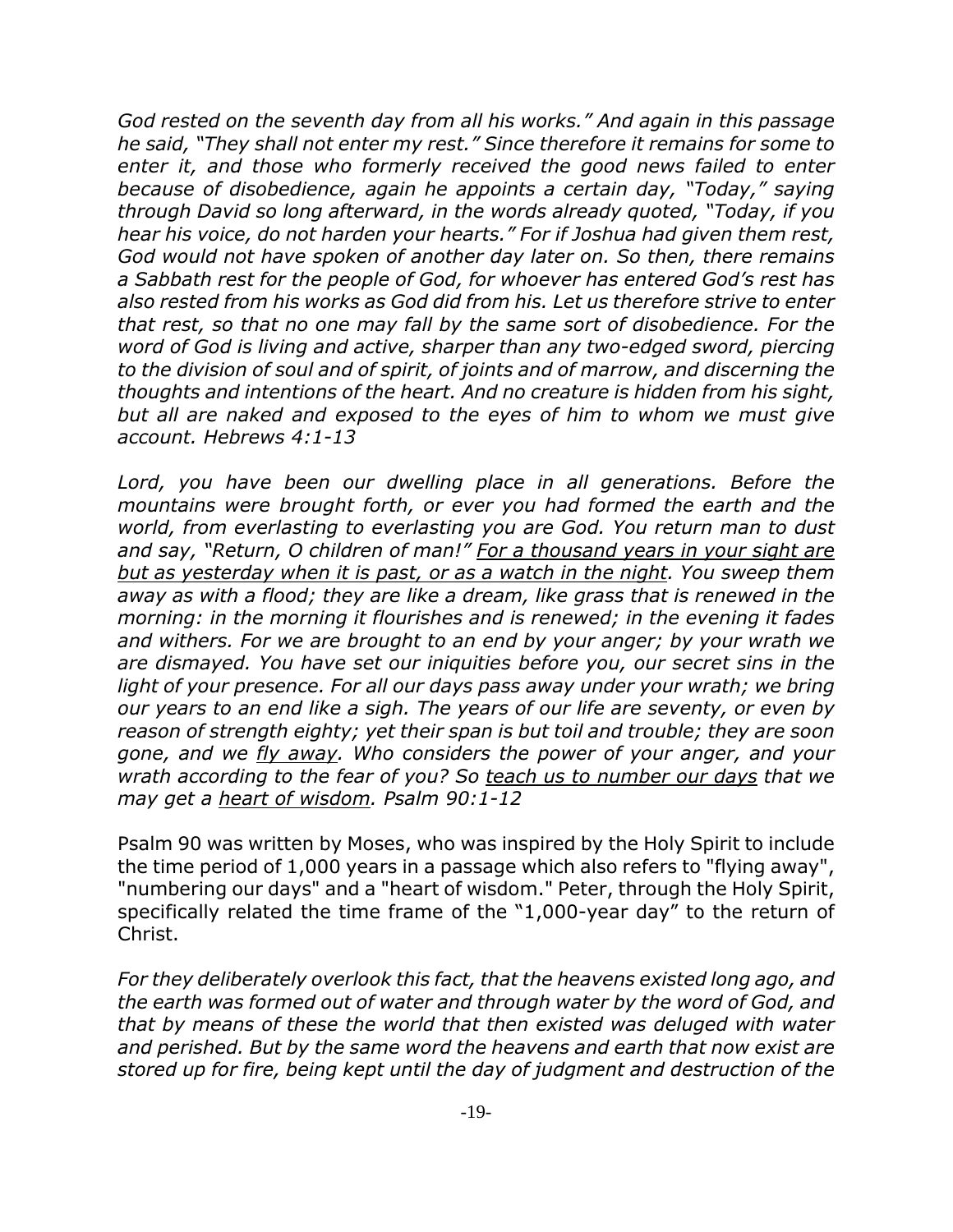*ungodly. But do not overlook this one fact, beloved, that with the Lord one day is as a thousand years, and a thousand years as one day. The Lord is not slow to fulfill his promise as some count slowness, but is patient toward you, not wishing that any should perish, but that all should reach repentance. But the day of the Lord will come like a thief, and then the heavens will pass away with a roar, and the heavenly bodies will be burned up and dissolved, and the earth and the works that are done on it will be exposed. Since all these things are thus to be dissolved, what sort of people ought you to be in lives of holiness and godliness, waiting for and hastening the coming of the day of God, because of which the heavens will be set on fire and dissolved, and the heavenly bodies will melt as they burn! But according to his promise we are waiting for new heavens and a new earth in which righteousness dwells. 2 Peter 3:5-13*

*But in fact Christ has been raised from the dead, the firstfruits of those who have fallen asleep. For as by a man came death, by a man has come also the resurrection of the dead. For as in Adam all die, so also in Christ shall all be made alive. But each in his own order: Christ the firstfruits, then at his coming those who belong to Christ. Then comes the end, when he delivers the kingdom to God the Father after destroying every rule and every authority and power. For he must reign until he has put all his enemies under his feet. The last enemy to be destroyed is death. For "God has put all things in subjection under his feet." But when it says, "all things are put in subjection," it is plain that he is excepted who put all things in subjection under him. When all things are subjected to him, then the Son himself will also be subjected to him who put all things in subjection under him, that God may be all in all. 1 Corinthians 15:20-28*

Note in the above passage that there is a necessary gap between "then those who belong to Christ" and "then comes the end," just as there was a gap between "first Christ the Firstfruits" and "then those who belong to Him." (Jesus specifically taught in the parables that there would be a DELAY before He returned - Luke 19:11-12, Matt. 25:5, 25:48.) It is during this time between "at His coming" and "the end," when death is abolished, that the millennial reign occurs. There will still be some death, despite peace and long lifespans during the millennium. (See Isaiah 2:2-4, 4:2-6, 11:1-12, 65:20, 25, Zech. 8:20-23, 14:16-18, Joel 2:32, Micah 4:1-7)

*Then I saw an angel coming down from heaven, holding in his hand the key to the bottomless pit and a great chain. And he seized the dragon, that ancient serpent, who is the devil and Satan, and bound him for a thousand years, and threw him into the pit, and shut it and sealed it over him, so that he might not deceive the nations any longer, until the thousand years were ended. After*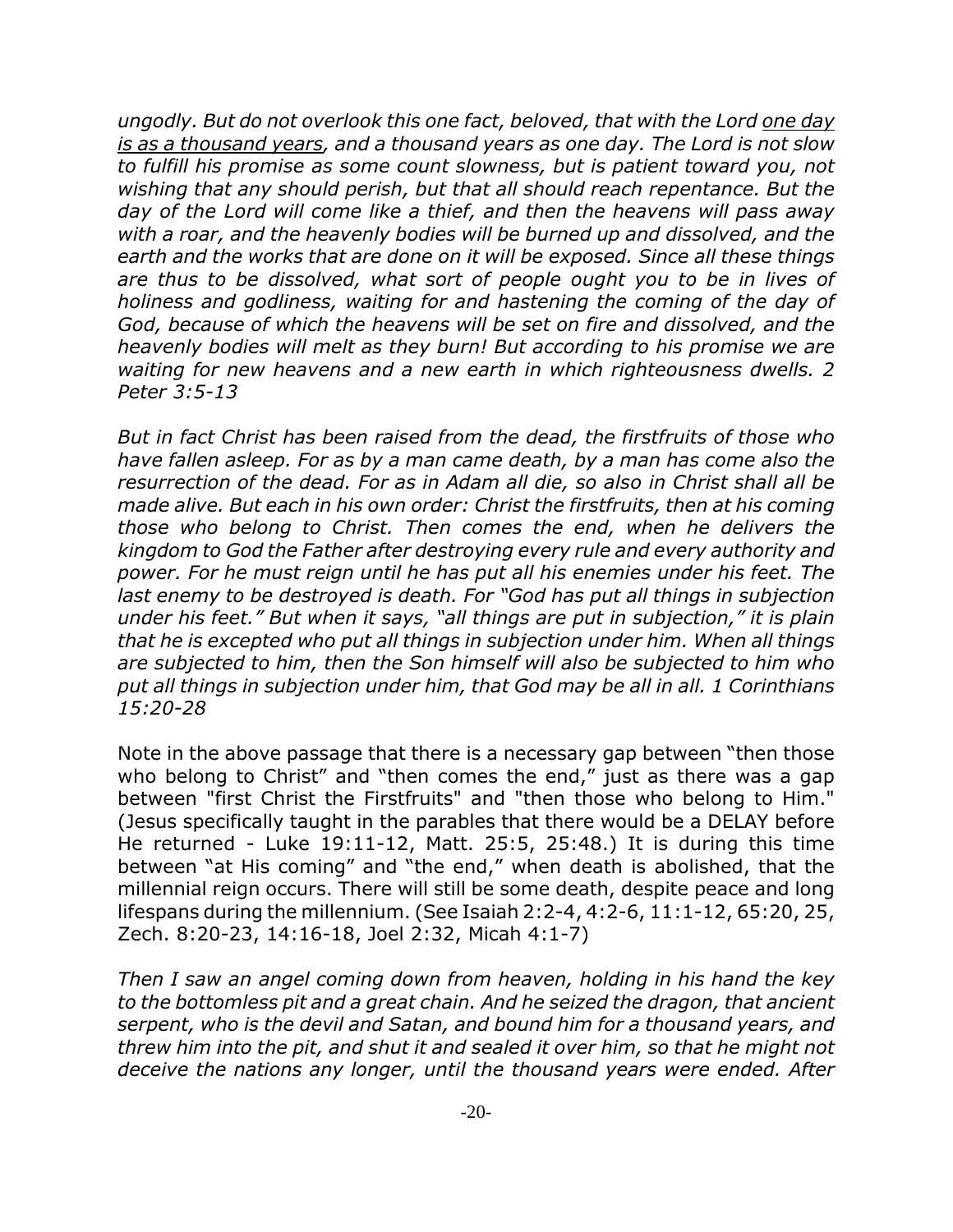*that he must be released for a little while. Then I saw thrones, and seated on them were those to whom the authority to judge was committed. Also I saw the souls of those who had been beheaded for the testimony of Jesus and for the word of God, and those who had not worshiped the beast or its image and had not received its mark on their foreheads or their hands. They came to life and reigned with Christ for a thousand years. The rest of the dead did not come to life until the thousand years were ended. This is the first resurrection. Blessed and holy is the one who shares in the first resurrection! Over such the second death has no power, but they will be priests of God and of Christ, and they will reign with him for a thousand years. And when the thousand years are ended, Satan will be released from his prison and will come out to deceive the nations that are at the four corners of the earth, Gog and Magog, to gather them for battle; their number is like the sand of the sea. And they marched up over the broad plain of the earth and surrounded the camp of the saints and the beloved city, but fire came down from heaven and consumed them, and the devil who had deceived them was thrown into the lake of fire and sulfur where the beast and the false prophet were, and they will be tormented day and night forever and ever. Then I saw a great white throne and him who was seated on it. From his presence earth and sky fled away, and no place was found for them. And I saw the dead, great and small, standing before the throne, and books were opened. Then another book was opened, which is the book of life. And the dead were judged by what was written in the books, according to what they had done. And the sea gave up the dead who were in it, Death and Hades gave up the dead who were in them, and they were judged, each one of them, according to what they had done. Then Death and Hades were thrown into the lake of fire. This is the second death, the lake of fire. And if anyone's name was not found written in the book of life, he was thrown into the lake of fire. Revelation 20:1-15*

The second resurrection is AFTER the millennium, along with the second death of all among those resurrected at that time whose names are not written in the Book of Life. We can clearly see from the evil that pervades this present world that Satan is NOT bound at this time. Certainly we expect that when Jesus reigns in earnest over EVERYTHING, things will be noticeably different. (Heb. 2:8, Rev. 11:15-19) At the end of the millennium, Jesus does not need to return, as He is already here ruling with a rod of iron. The enemies then surrounding the holy city will not be killed by Jesus and the sword of His mouth in the way the enemies will have been destroyed at His return (Rev. 19:11-16), but with fire from heaven.

*And he who was seated on the throne said, "Behold, I am making all things new." Also he said, "Write this down, for these words are trustworthy and true." And he said to me, "It is done! I am the Alpha and the Omega, the*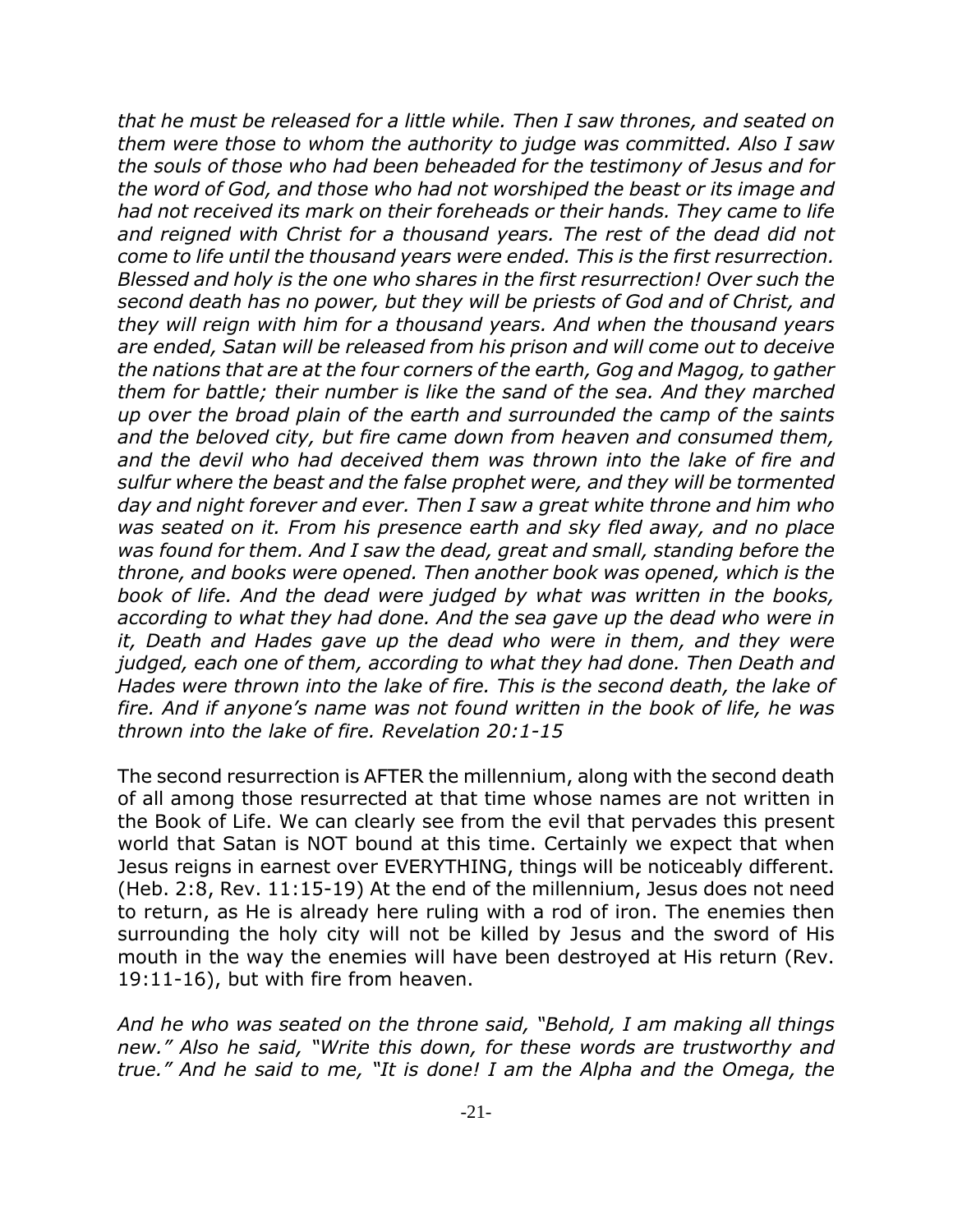*beginning and the end. To the thirsty I will give from the spring of the water of life without payment. The one who conquers will have this heritage, and I will be his God and he will be my son. But as for the cowardly, the faithless, the detestable, as for murderers, the sexually immoral, sorcerers, idolaters, and all liars, their portion will be in the lake that burns with fire and sulfur, which is the second death." Revelation 21:5-8*

*And I saw no temple in the city, for its temple is the Lord God the Almighty and the Lamb. And the city has no need of sun or moon to shine on it, for the glory of God gives it light, and its lamp is the Lamb. By its light will the nations walk, and the kings of the earth will bring their glory into it, and its gates will never be shut by day—and there will be no night there. They will bring into it the glory and the honor of the nations. But nothing unclean will ever enter it, nor anyone who does what is detestable or false, but only those who are written in the Lamb's book of life. Revelation 21:22-27*

*No longer will there be anything accursed, but the throne of God and of the Lamb will be in it, and his servants will worship him. They will see his face, and his name will be on their foreheads. And night will be no more. They will need no light of lamp or sun, for the Lord God will be their light, and they will reign forever and ever. And he said to me, "These words are trustworthy and true. And the Lord, the God of the spirits of the prophets, has sent his angel to show his servants what must soon take place." "And behold, I am coming soon. Blessed is the one who keeps the words of the prophecy of this book." Revelation 22:3-7*

*And the LORD will be king over all the earth. On that day the LORD will be one and his name one. Zechariah 14:9*

Jesus taught in the Parable of the Ten Minas that He has gone to receive a kingdom to Himself. He WILL return at a future date take the great power He already has and begin to reign visibly. Those who are IN Him will not suffer God's wrath (which is not the same as those trials and tribulations necessary to refine and prove our faith). (Rom. 2:1-16, Rom. 5:1-11, Eph. 5:3-12, Col. 3:5-6, 1Thess. 1:10, 1Thess. 5:9-10, Heb. 10:29-39, Rev. 6:15-17, Rev. 14:9-11, Rev. 15:7-8, Rev. 16:17-21, Rev. 19:15)

*As they heard these things, he proceeded to tell a parable, because he was near to Jerusalem, and because they supposed that the kingdom of God was to appear immediately. He said therefore, "A nobleman went into a far country to receive for himself a kingdom and then return. Calling ten of his servants, he gave them ten minas, and said to them, 'Engage in business until I come.' But his citizens hated him and sent a delegation after him, saying, 'We do not*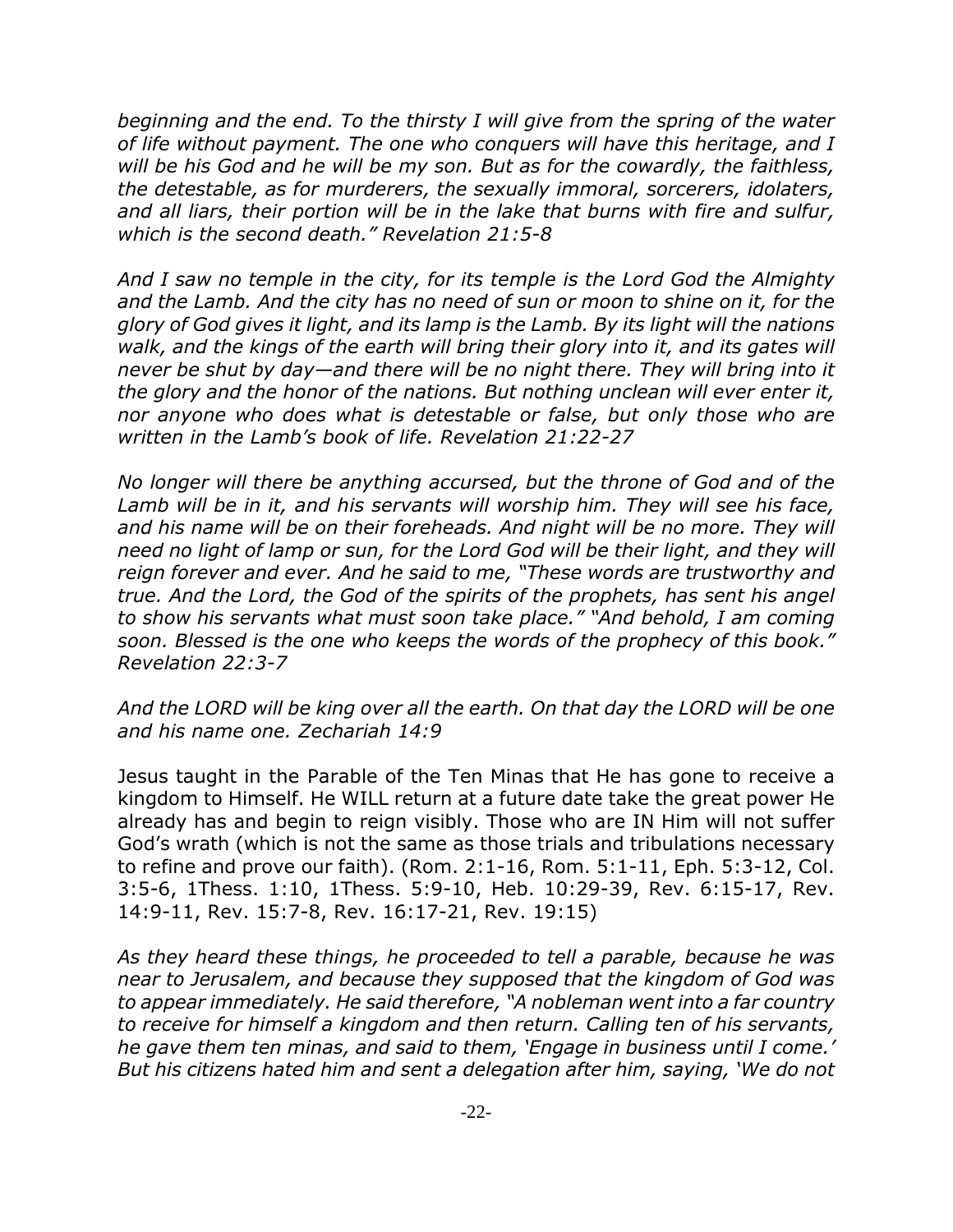*want this man to reign over us.' When he returned, having received the kingdom, he ordered these servants to whom he had given the money to be called to him, that he might know what they had gained by doing business. The first came before him, saying, 'Lord, your mina has made ten minas more.' And he said to him, 'Well done, good servant! Because you have been faithful in a very little, you shall have authority over ten cities.' And the second came, saying, 'Lord, your mina has made five minas.' And he said to him, 'And you are to be over five cities.' Then another came, saying, 'Lord, here is your mina, which I kept laid away in a handkerchief; for I was afraid of you, because you are a severe man. You take what you did not deposit, and reap what you did not sow.' He said to him, 'I will condemn you with your own words, you wicked servant! You knew that I was a severe man, taking what I did not deposit and reaping what I did not sow? Why then did you not put my money in the bank, and at my coming I might have collected it with interest?' And he said to those who stood by, 'Take the mina from him, and give it to the one who has the ten minas.' And they said to him, 'Lord, he has ten minas!' 'I tell you that to everyone who has, more will be given, but from the one who has not, even what he has will be taken away. But as for these enemies of mine, who did not want me to reign over them, bring them here and slaughter them before me.'" Luke 19:11-27*

*Then the seventh angel blew his trumpet, and there were loud voices in heaven, saying, "The kingdom of the world has become the kingdom of our Lord and of his Christ, and he shall reign forever and ever." And the twenty-four elders who sit on their thrones before God fell on their faces and worshiped God, saying, "We give thanks to you, Lord God Almighty, who is and who was, for you have taken your great power and begun to reign. The nations raged, but your wrath came, and the time for the dead to be judged, and for rewarding your servants, the prophets and saints, and those who fear your name, both small and great, and for destroying the destroyers of the earth." Then God's temple in heaven was opened, and the ark of his covenant was seen within his temple. There were flashes of lightning, rumblings, peals of thunder, an earthquake, and heavy hail. Revelation 11:15-19*

If we want to be ready for this glorious day that is coming and receive what we hope for (Rom. 5:2-5, 8:16-17, Eph. 1:16-18, Titus 1:1-3, 2:11-15, 3:3-8, Heb. 6:17-20, 10:23-25, 1Pet. 1:3-5), we need to heed the advice of the Bible to BELIEVERS. (Matt. 24:36-44, Mark 13:32-37, Luke 21:34-36, 1Thess. 5:6- 11, Rev. 2:4-5, 2:14-17, 3:1-6, 3:11, 15:22)

*Therefore, preparing your minds for action, and being sober-minded, set your hope fully on the grace that will be brought to you at the revelation of Jesus Christ. As obedient children, do not be conformed to the passions of your*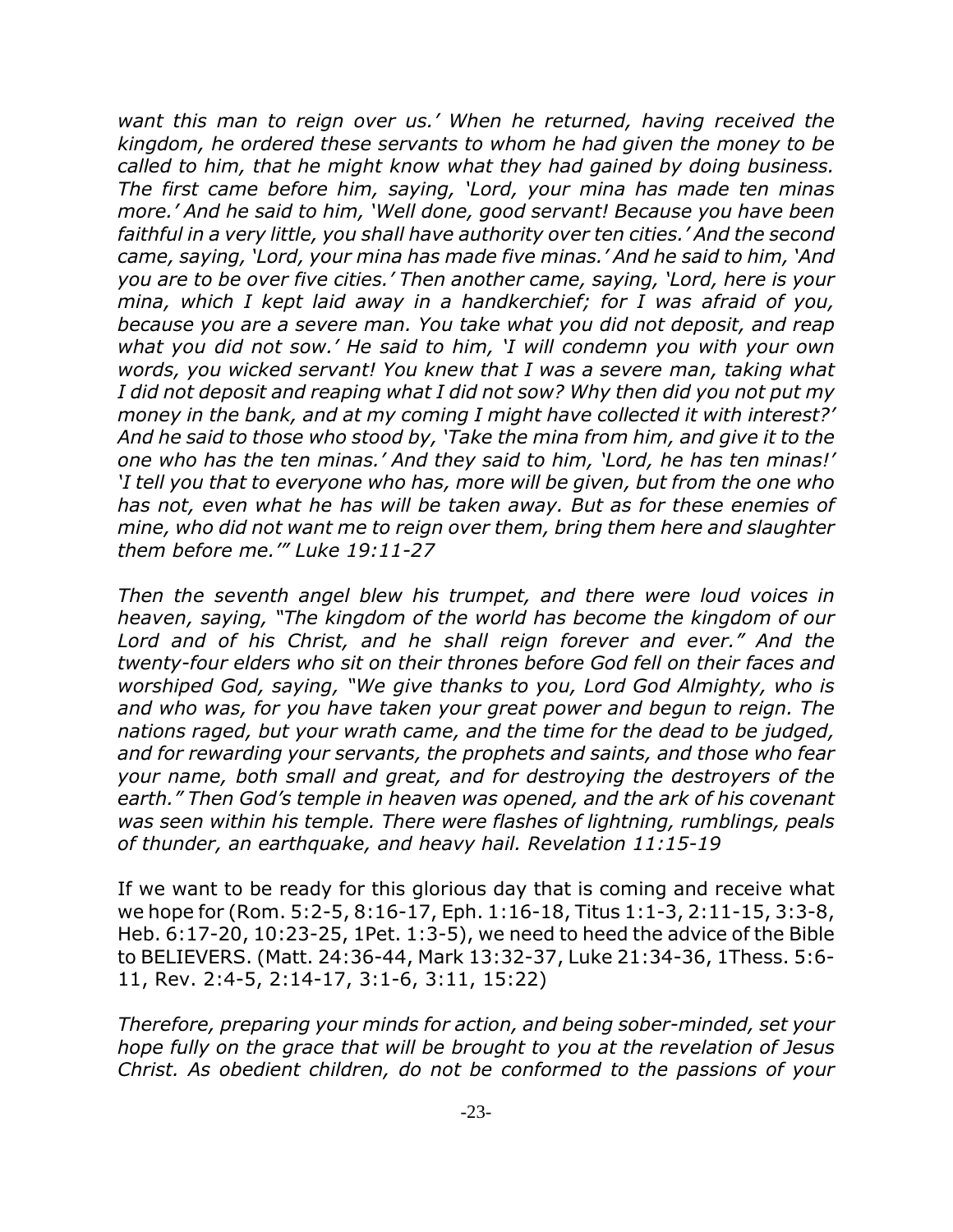*former ignorance, but as he who called you is holy, you also be holy in all your conduct, since it is written, "You shall be holy, for I am holy." And if you call on him as Father who judges impartially according to each one's deeds, conduct yourselves with fear throughout the time of your exile, knowing that you were ransomed from the futile ways inherited from your forefathers, not with perishable things such as silver or gold, but with the precious blood of Christ, like that of a lamb without blemish or spot. He was foreknown before the foundation of the world but was made manifest in the last times for the sake of you who through him are believers in God, who raised him from the dead and gave him glory, so that your faith and hope are in God. Having purified your souls by your obedience to the truth for a sincere brotherly love, love one another earnestly from a pure heart, since you have been born again, not of perishable seed but of imperishable, through the living and abiding word of God; for "All flesh is like grass and all its glory like the flower of grass. The grass withers, and the flower falls, but the word of the Lord remains forever." And this word is the good news that was preached to you. 1 Peter 1:13-25*

Walking the narrow road requires that we reject BOTH the extreme views of: 1) doing works in an attempt to save ourselves, and 2) doing "works" that display that we are NOT saved, or we wouldn't behave in that way if we truly believed in our hearts, not merely with empty words. The Holy Spirit indwells those who are saved, and He does not bear bad fruit! We are not talking about slipping, getting back up and walking as Jesus walked, but about what we PRACTICE. (1John 1:9-2:6, 3:4-10) We don't obey out of fear of losing our salvation, but out of gratitude and, frankly, common sense. (1John 4:13-19, Psa. 111:10) Returning to the verse at the beginning, we are CLAY created by God and dealt with according to HIS perfect design, according to His sovereign, absolute power.

*But who are you, O man, to answer back to God? Will what is molded say to its molder, "Why have you made me like this?" Has the potter no right over the clay, to make out of the same lump one vessel for honorable use and another for dishonorable use? What if God, desiring to show his wrath and to make known his power, has endured with much patience vessels of wrath prepared for destruction, in order to make known the riches of his glory for vessels of mercy, which he has prepared beforehand for glory—even us whom he has called, not from the Jews only but also from the Gentiles? Romans 9:20-24*

*I appeal to you therefore, brothers, by the mercies of God, to present your bodies as a living sacrifice, holy and acceptable to God, which is your spiritual worship. Do not be conformed to this world, but be transformed by the*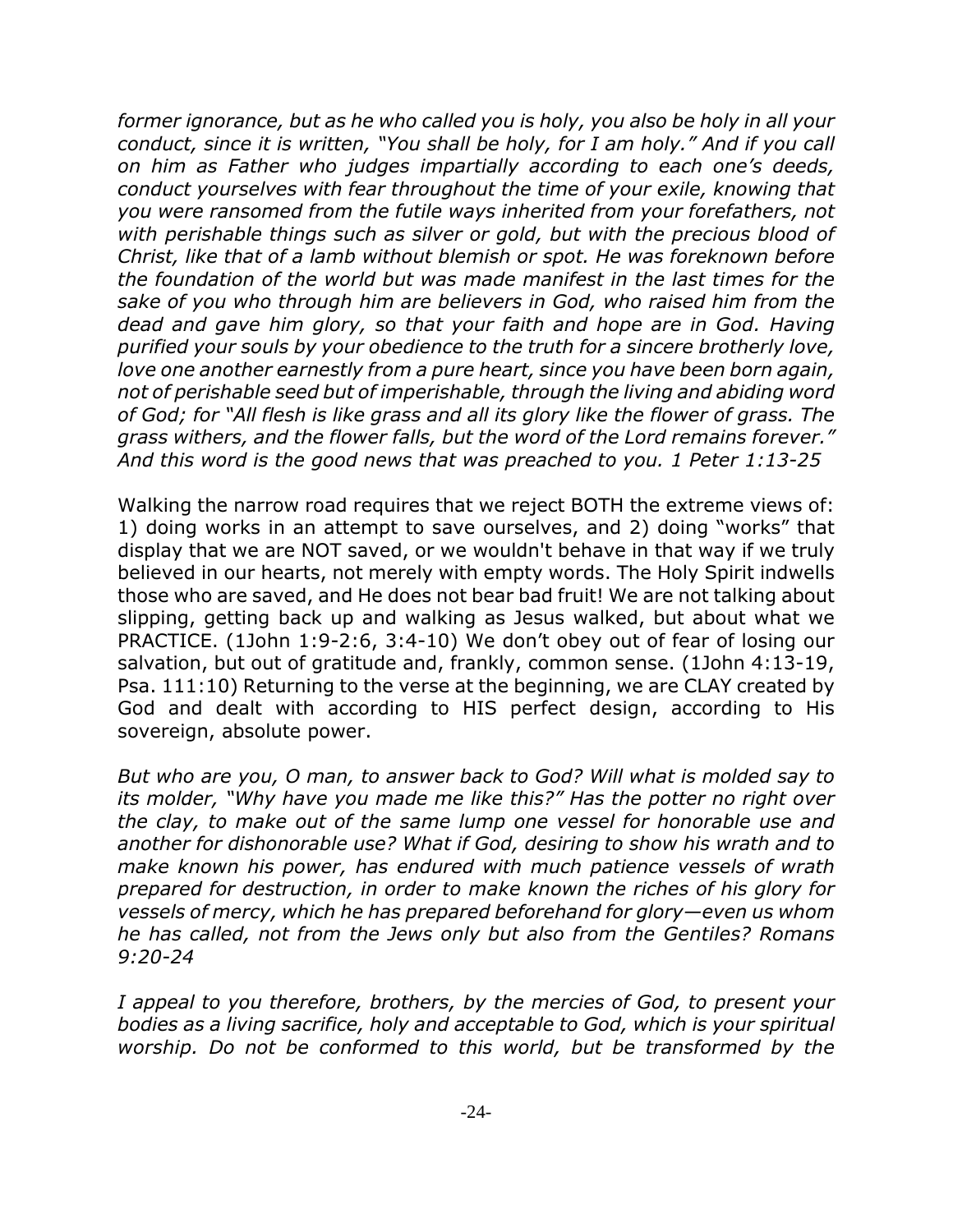*renewal of your mind, that by testing you may discern what is the will of God, what is good and acceptable and perfect. Romans 12:1-2*

JESUS is the ONLY way, and He is worthy of our respect, obedience and love. It is not loving to give people "permission" to sin or to make "another way" to heaven. If we do that, then we're making ourselves into a god—one who can't save anyone. There is ONE God and there is ONLY His way to heaven.

*Jesus said to him, "I am the way, and the truth, and the life. No one comes to the Father except through me. John 14:6*

*No one who denies the Son has the Father. Whoever confesses the Son has the Father also. 1 John 2:23*

*Whoever believes in the Son of God has the testimony in himself. Whoever does not believe God has made him a liar, because he has not believed in the testimony that God has borne concerning his Son. And this is the testimony, that God gave us eternal life, and this life is in his Son. Whoever has the Son has life; whoever does not have the Son of God does not have life. 1 John 5:10-12*

*And Jesus answered them, "See that no one leads you astray. For many will come in my name, saying, 'I am the Christ,' and they will lead many astray." Matthew 24:4-5*

*Then if anyone says to you, 'Look, here is the Christ!' or 'There he is!' do not believe it. For false christs and false prophets will arise and perform great signs and wonders, so as to lead astray, if possible, even the elect. See, I have told you beforehand. So, if they say to you, 'Look, he is in the wilderness,' do not go out. If they say, 'Look, he is in the inner rooms,' do not believe it. For as the lightning comes from the east and shines as far as the west, so will be the coming of the Son of Man." Matthew 24:23-27*

*And he carried me away in the Spirit into a wilderness, and I saw a woman sitting on a scarlet beast that was full of blasphemous names, and it had seven heads and ten horns. The woman was arrayed in purple and scarlet, and adorned with gold and jewels and pearls, holding in her hand a golden cup full of abominations and the impurities of her sexual immorality. And on her forehead was written a name of mystery: "Babylon the great, mother of prostitutes and of earth's abominations." And I saw the woman, drunk with the blood of the saints, the blood of the martyrs of Jesus. When I saw her, I marveled greatly. Revelation 17:3-6*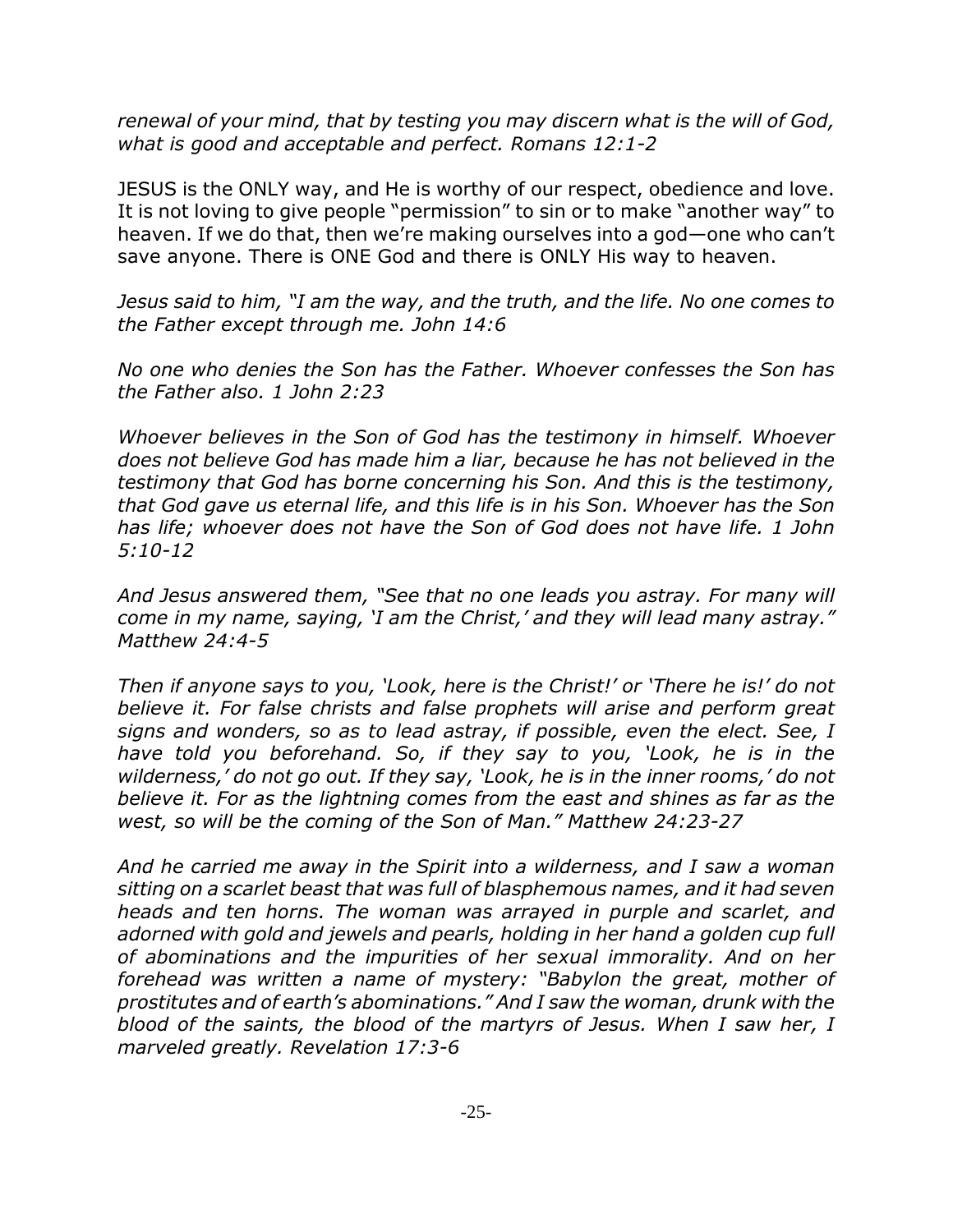We were warned in the Bible about people who would "have the appearance of godliness but deny its power." What else is that when people go through the motions of "faith" in Jesus on Sunday morning and live for themselves the rest of the week? Listening to a short sermon containing a few Bible verses will not give anyone the power they need to resist temptation and walk with God DAILY, let alone withstand persecution. People aren't told often enough (or sometimes at all) about how the Holy Spirit empowers them to resist sin IF they are truly born again. Most think "the church" is a building or a service they attend to hear short, palatable sermons. The result is a body of believers unprepared to do spiritual battle against the forces of evil in this fallen world. We need to put on the whole armor of God EVERY DAY. Let's be READY for His return, not ashamed.

*But understand this, that in the last days there will come times of difficulty. For people will be lovers of self, lovers of money, proud, arrogant, abusive, disobedient to their parents, ungrateful, unholy, heartless, unappeasable, slanderous, without self-control, brutal, not loving good, treacherous, reckless, swollen with conceit, lovers of pleasure rather than lovers of God, having the appearance of godliness, but denying its power. Avoid such people. 2 Timothy 3:1-5*

*So put away all malice and all deceit and hypocrisy and envy and all slander. Like newborn infants, long for the pure spiritual milk, that by it you may grow up into salvation—if indeed you have tasted that the Lord is good. As you come to him, a living stone rejected by men but in the sight of God chosen and precious, you yourselves like living stones are being built up as a spiritual house, to be a holy priesthood, to offer spiritual sacrifices acceptable to God through Jesus Christ. 1 Peter 2:1-5*

*The one being joined to the Lord becomes one spirit with him. Flee from sexual immorality. Every other sin a person commits is outside the body, but the sexually immoral person sins against his own body. Or do you not know that your body is a temple of the Holy Spirit within you, whom you have from God? You are not your own, for you were bought with a price. So glorify God in your body. 1 Corinthians 6:17-20*

*Now if anyone builds on the foundation [Jesus] with gold, silver, precious stones, wood, hay, straw—each one's work will become manifest, for the Day will disclose it, because it will be revealed by fire, and the fire will test what sort of work each one has done. If the work that anyone has built on the foundation survives, he will receive a reward. If anyone's work is burned up, he will suffer loss, though he himself will be saved, but only as through fire. Do you not know that you are God's temple and that God's Spirit dwells in*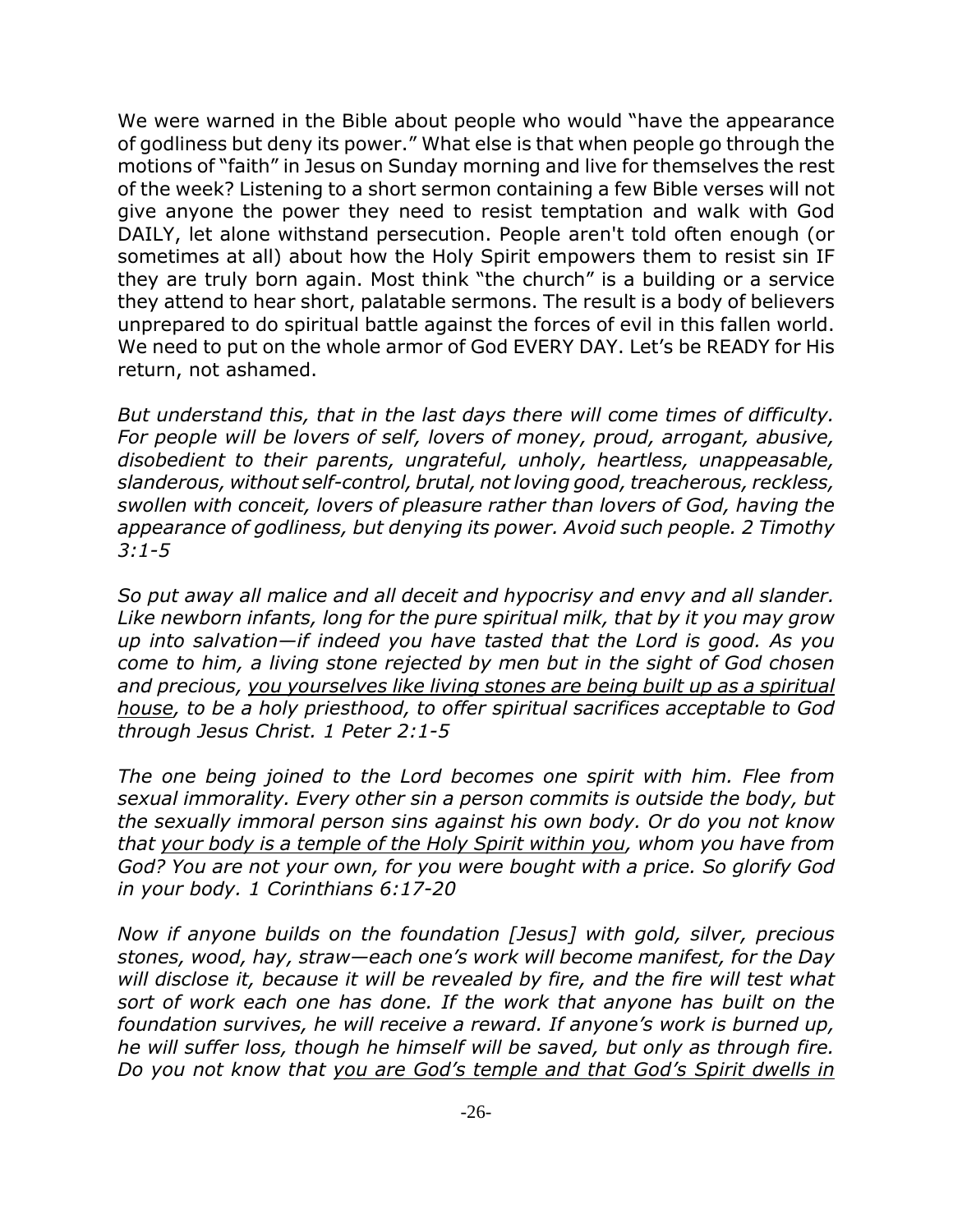*you? If anyone destroys God's temple, God will destroy him. For God's temple is holy, and you are that temple. 1 Corinthians 3:12-17*

*Finally, be strong in the Lord and in the strength of his might. Put on the whole armor of God, that you may be able to stand against the schemes of the devil. For we do not wrestle against flesh and blood, but against the rulers, against the authorities, against the cosmic powers over this present darkness, against the spiritual forces of evil in the heavenly places. Therefore take up the whole armor of God, that you may be able to withstand in the evil day, and having done all, to stand firm. Stand therefore, having fastened on the belt of truth, and having put on the breastplate of righteousness, and, as shoes for your feet, having put on the readiness given by the gospel of peace. In all circumstances take up the shield of faith, with which you can extinguish all the flaming darts of the evil one; and take the helmet of salvation, and the sword of the Spirit, which is the word of God, praying at all times in the Spirit, with all prayer and supplication. To that end keep alert with all perseverance, making supplication for all the saints, and also for me, that words may be given to me in opening my mouth boldly to proclaim the mystery of the gospel, for which I am an ambassador in chains, that I may declare it boldly, as I ought to speak. Ephesians 6:10-20*

*Let what you heard from the beginning abide in you. If what you heard from the beginning abides in you, then you too will abide in the Son and in the Father. And this is the promise that he made to us—eternal life. I write these things to you about those who are trying to deceive you. But the anointing that you received from him abides in you, and you have no need that anyone should teach you. But as his anointing teaches you about everything, and is true, and is no lie—just as it has taught you, abide in him. And now, little children, abide in him, so that when he appears we may have confidence and not shrink from him in shame at his coming. If you know that he is righteous, you may be sure that everyone who practices righteousness has been born of him. 1 John 2:24-29*

Written by Tricia Berg, (March 2018), 27 pp. + digital scrapbook layout

If you have been blessed by this article, you are free to share but do not claim as your own or sell, and do not make modifications and attribute them to me. You can download as many free pdf devotional articles as you wish from my blog: http://layoutfortoday.blogspot.com/ (The most recent articles are at the bottom of the page after you click on the "free pdf downloads" tab at the top of the page.) You can also read this article there (or at my other blog: http://clotheyourselves.com/), where the Bible verses should pop up when you hover over the cites.